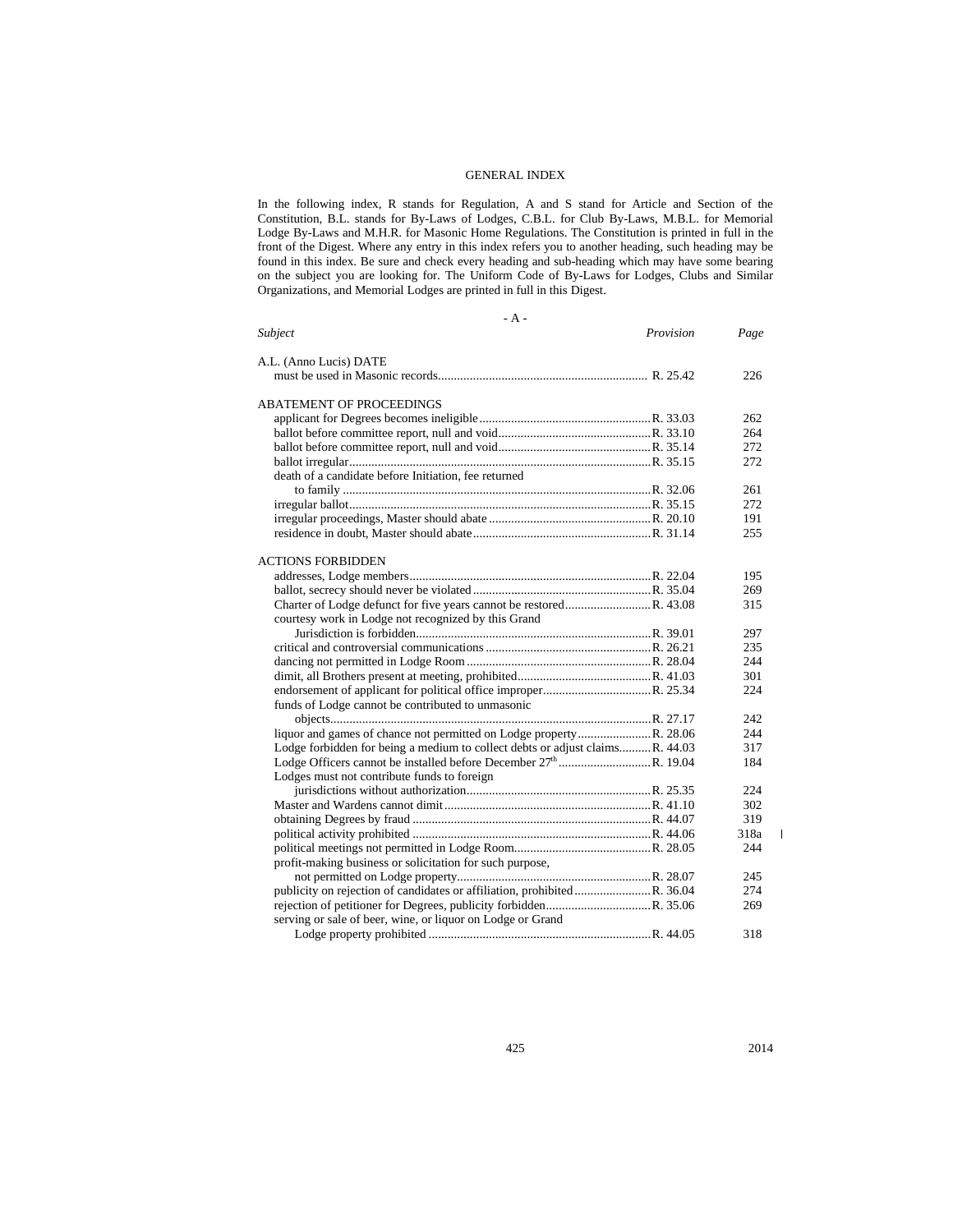| Subject                                                                               | Provision | Page             |
|---------------------------------------------------------------------------------------|-----------|------------------|
|                                                                                       |           | 103              |
| solicitation of business or political support prohibited at                           |           |                  |
|                                                                                       |           | 234e             |
| Sunday, Lodge cannot meet except for funerals, charity,                               |           |                  |
|                                                                                       |           | 293              |
| voting on candidates for Degrees, prior to 18th birthday, forbiddenR. 31.06           |           | 102 <sub>b</sub> |
|                                                                                       |           | 253              |
|                                                                                       |           | 292<br>319       |
|                                                                                       |           |                  |
| ACTUAL PAST MASTER DEGREE-SUB-COMMITTEE OF                                            |           |                  |
| <b>COMMITTEE ON WORK</b>                                                              |           |                  |
| Actual Past Master Degree, Committee on,                                              |           |                  |
|                                                                                       |           | 58               |
|                                                                                       |           | 59               |
|                                                                                       |           | 58               |
|                                                                                       |           | 59               |
|                                                                                       |           |                  |
| ADMISSION TO MASONIC HOME, COMMITTEE ON<br>See MASONIC HOME AND MASONIC HOME TRUSTEES |           |                  |
| <b>ADVANCEMENT</b>                                                                    |           |                  |
|                                                                                       |           |                  |
| See INITIATION AND ADVANCEMENT                                                        |           |                  |
| <b>ADVERTISING</b>                                                                    |           |                  |
|                                                                                       |           | 234e             |
| Lodge property, shall not be used for profit making or                                |           |                  |
|                                                                                       |           | 245              |
| solicitation of business or political support at                                      |           |                  |
|                                                                                       |           | 234e             |
| use of Masonic membership for advertising or                                          |           |                  |
|                                                                                       |           | 318a             |
|                                                                                       |           |                  |
| <b>AFFILIATION</b>                                                                    |           |                  |
| See DIMITS AND AFFILIATION                                                            |           |                  |
|                                                                                       |           |                  |
| AGE                                                                                   |           |                  |
|                                                                                       |           | 306              |
|                                                                                       |           | 70               |
| candidate may file petition before he is eighteen                                     |           |                  |
|                                                                                       |           | 253              |
|                                                                                       |           | 253              |
|                                                                                       |           | 266              |
| <b>AMENDMENTS</b>                                                                     |           |                  |
|                                                                                       |           |                  |
|                                                                                       |           | 349<br>200       |
|                                                                                       |           |                  |
|                                                                                       |           | 142<br>215       |
|                                                                                       |           | 342              |
|                                                                                       |           | 67               |
|                                                                                       |           |                  |

 $\overline{\phantom{a}}$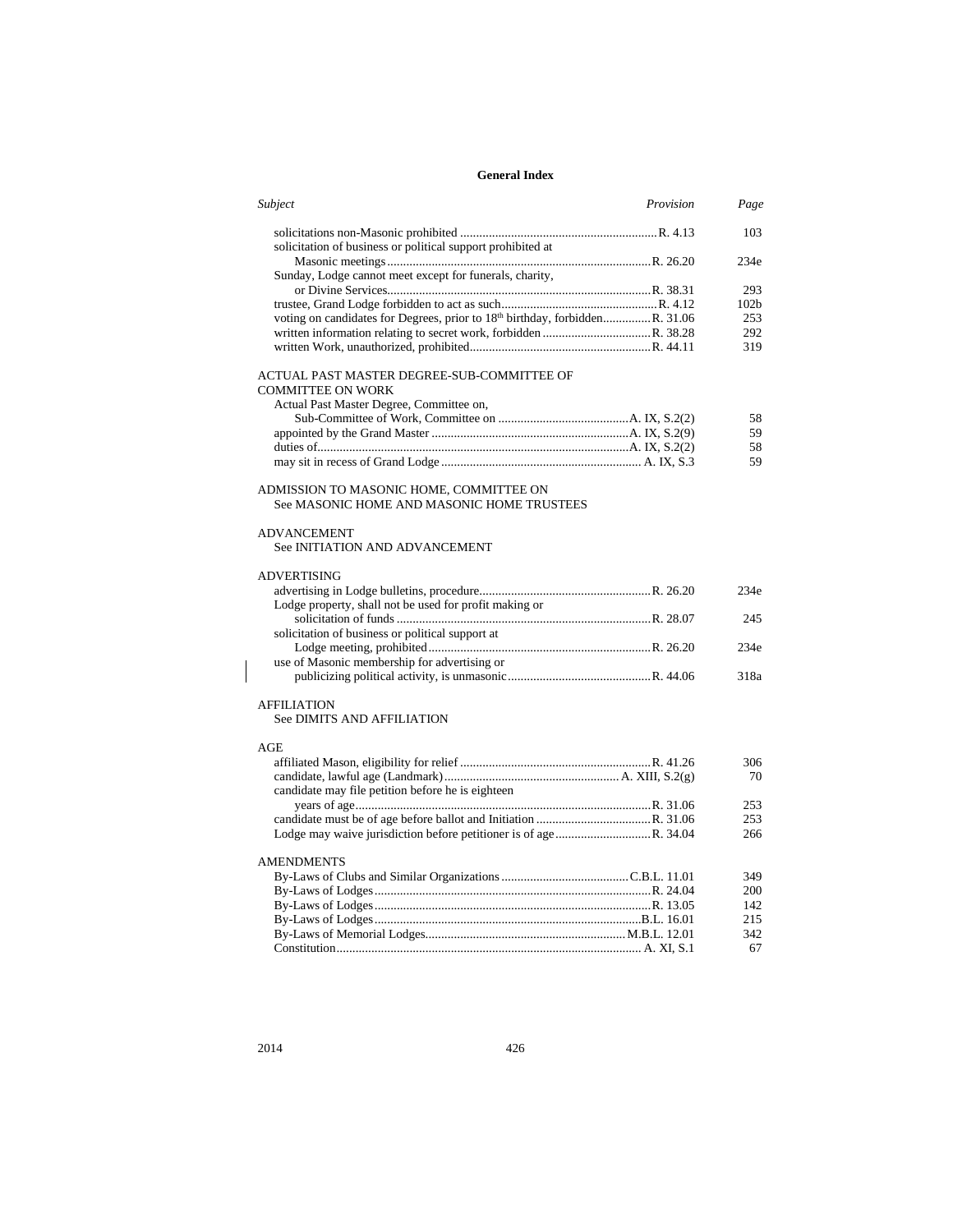| Subject                                                     | Provision | Page             |
|-------------------------------------------------------------|-----------|------------------|
| <b>AMPLE FORM</b>                                           |           |                  |
| See GRAND LODGE COMMUNICATIONS                              |           |                  |
| ANDERSON'S CONSTITUTION                                     |           |                  |
|                                                             |           | 81               |
| APPEALS, COMMITTEE ON                                       |           |                  |
| <b>SUB-COMMITTEE OF JURISPRUDENCE COMMITTEE</b>             |           |                  |
|                                                             |           | 332n             |
| appeals by accused or Lodge on retrial by Trial             |           |                  |
|                                                             |           | 3320             |
|                                                             |           | 332 <sub>o</sub> |
| Appeals, Committee on, Sub-Committee of                     |           |                  |
|                                                             |           | 57               |
| Appeals, Committee on, shall review all appeals to          |           |                  |
|                                                             |           | 143              |
| appeals from judgment of Lodge and Trial Commission,        |           |                  |
|                                                             |           | 332m             |
| appeal from suspension or expulsion in Grand Lodge,         |           |                  |
|                                                             |           | 48               |
| appeals to Grand Lodge, Grand Secretary to certify          |           |                  |
|                                                             |           | 3320             |
|                                                             |           | 59               |
|                                                             |           | 143              |
|                                                             |           | 322a             |
|                                                             |           | 142              |
|                                                             |           | 332c             |
| trials, Lodge and Trial Commission, appeal to Grand Lodge   |           |                  |
|                                                             |           | 332k             |
|                                                             |           |                  |
| <b>APPEALS FOR AID</b>                                      |           |                  |
| contributions to foreign jurisdictions, Grand Master's      |           |                  |
|                                                             |           | 224              |
|                                                             |           | 226              |
|                                                             |           |                  |
| <b>APPENDANT ORDERS</b>                                     |           |                  |
| clandestine if not under charge, control, or protection of  |           |                  |
|                                                             |           | 102a             |
| expulsion and suspension from "higher Degrees,"             |           |                  |
|                                                             |           | 67               |
| Grand Secretary and Lodge Secretaries shall furnish list of |           |                  |
|                                                             |           | 127              |
| Masons, not in good standing on roll of membership, cause   |           |                  |
|                                                             |           | 127              |
| members on rolls not in good standing in Lodges,            |           |                  |
|                                                             |           | 196              |
|                                                             |           | 102a             |

 $\overline{\phantom{a}}$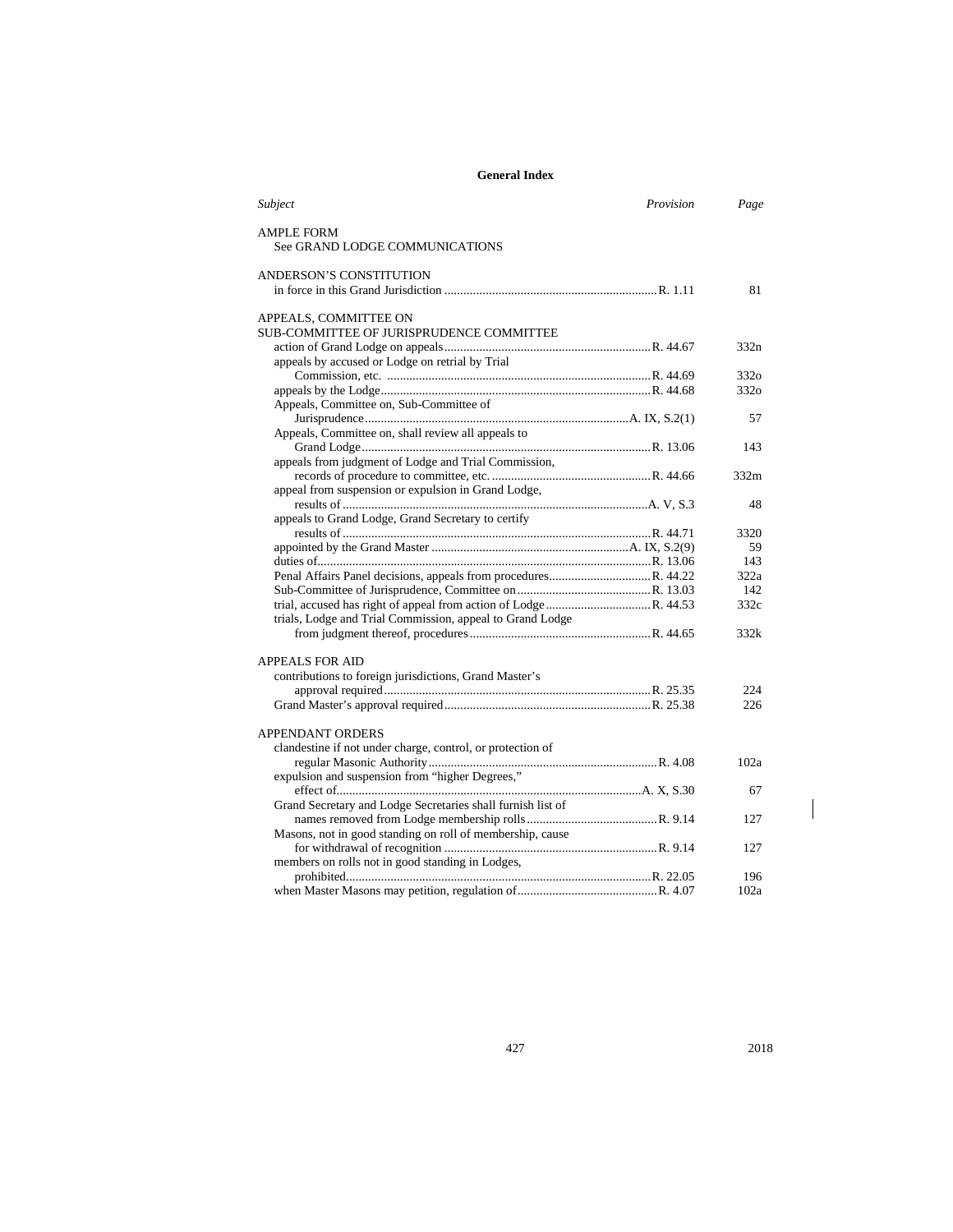| Subject                                                                | Provision | Page             |
|------------------------------------------------------------------------|-----------|------------------|
| APPENDANT AND ALLIED ORDERS, COMMITTEE ON                              |           |                  |
| SUB-COMMITTEE OF JURISPRUDENCE COMMITTEE                               |           |                  |
| Appendant and Allied Orders, Committee on,                             |           |                  |
|                                                                        |           | 57               |
|                                                                        |           | 59               |
| By-Laws of all Orders or organizations referred to this                |           |                  |
|                                                                        |           | 143a             |
| duties, shall review and report in regard to relations                 |           |                  |
|                                                                        |           | 143a             |
|                                                                        |           | 165              |
|                                                                        |           | 142              |
| <b>APRONS</b>                                                          |           |                  |
|                                                                        |           | 293              |
|                                                                        |           | 293              |
|                                                                        |           | 293              |
|                                                                        |           | 293              |
|                                                                        |           | 293              |
|                                                                        |           | 288 <sub>b</sub> |
|                                                                        |           | 288b             |
| ARMY, NAVY, AND ARMED SERVICES PERSONNEL                               |           |                  |
|                                                                        |           | 264              |
|                                                                        |           | 170              |
|                                                                        |           | 238              |
|                                                                        |           | 254              |
| ARRANGEMENTS, COMMITTEE ON                                             |           |                  |
| Arrangements, Committee on, appointed by Grand                         |           |                  |
|                                                                        |           | 58               |
|                                                                        |           | 44c              |
| Arrangements, Committee on, organization                               |           |                  |
|                                                                        |           | 58               |
|                                                                        |           | 148              |
|                                                                        |           | 148              |
| <b>ASSESSMENTS</b>                                                     |           |                  |
|                                                                        |           | 238              |
| Lodge has power to enforce collection of,                              |           |                  |
|                                                                        |           | 238              |
|                                                                        |           | 153              |
|                                                                        |           | 55               |
|                                                                        |           | 153              |
| National Memorial, George Washington, \$5.00 each E.A. Degree R. 14.04 |           | 153              |
|                                                                        |           | 153              |
|                                                                        |           | 136              |
|                                                                        |           |                  |

## AVOUCHMENT

See VISITATION AND AVOUCHMENT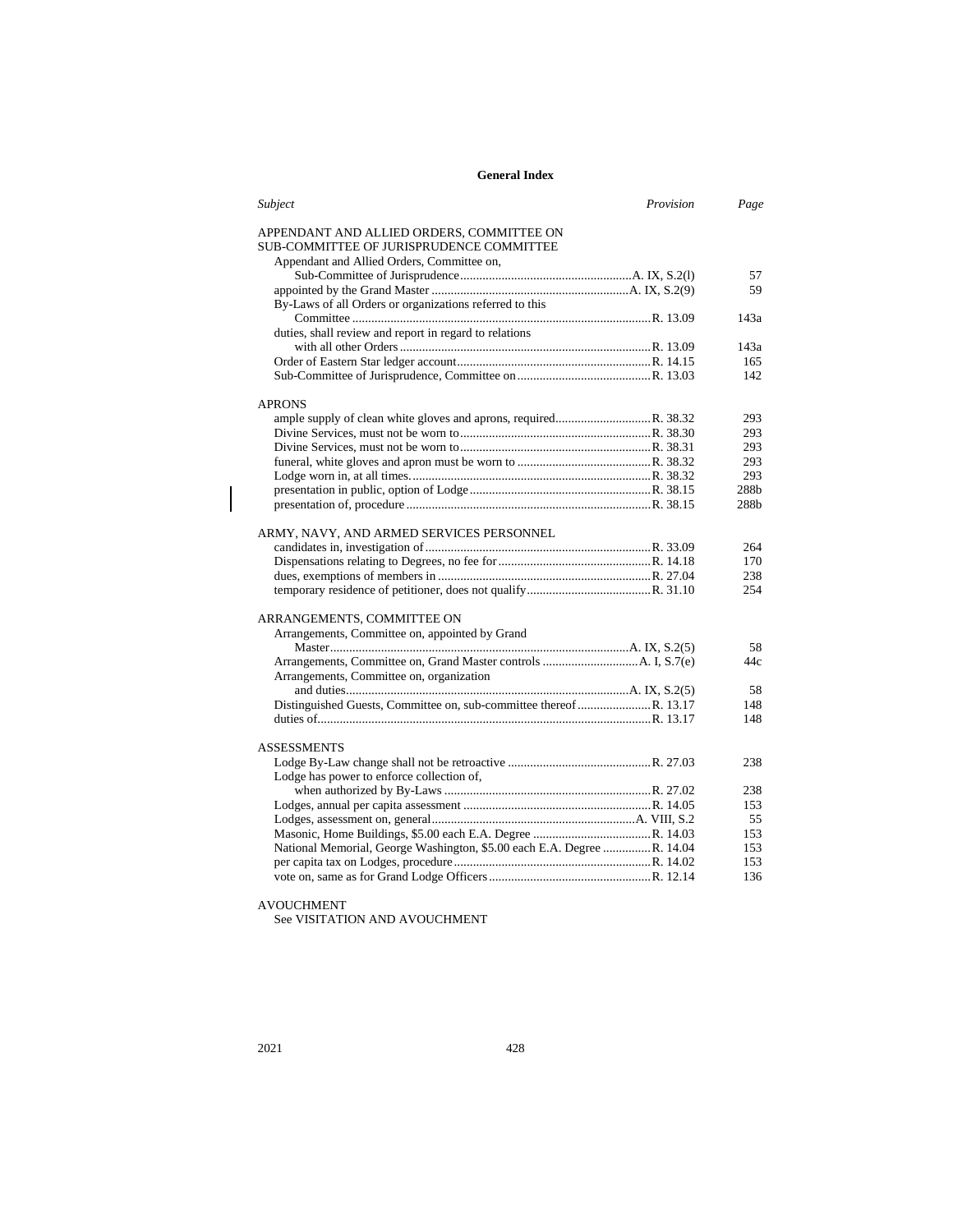| Subject                                                     | Provision | Page              |
|-------------------------------------------------------------|-----------|-------------------|
| -B-                                                         |           |                   |
|                                                             |           |                   |
| <b>BALLOTING</b>                                            |           |                   |
|                                                             |           | 273               |
|                                                             |           | 270               |
|                                                             |           | 226               |
| ballot before candidate is eighteen years of age            |           |                   |
|                                                             |           | 253               |
|                                                             |           | 264               |
|                                                             |           | 269               |
|                                                             |           | 270               |
|                                                             |           | 269               |
|                                                             |           | 234e              |
|                                                             |           | 269               |
|                                                             |           | 234e              |
| ballot on waiver of jurisdiction of physically disqualified |           |                   |
|                                                             |           | 266               |
|                                                             |           | 272               |
|                                                             |           | 273               |
|                                                             |           | 264               |
|                                                             |           | 226               |
|                                                             |           | 64                |
|                                                             |           | 270               |
|                                                             |           | 64                |
|                                                             |           | 64                |
|                                                             |           | 269               |
|                                                             |           | 270               |
| collective ballot, one black ball, separate ballot          |           |                   |
|                                                             |           | 270               |
|                                                             |           | 273               |
|                                                             |           | 270               |
|                                                             |           | 276               |
| delay of six months in progress of candidate requires       |           |                   |
|                                                             |           | 270               |
| delay of six months in progress of candidate require        |           |                   |
|                                                             |           | 276               |
| dimitting member, desiring affiliation, must submit to      |           |                   |
|                                                             |           | 304               |
|                                                             |           | 219               |
|                                                             |           | 234a              |
|                                                             |           | 20 <sub>6</sub> c |
|                                                             |           | 64                |
| Master must order second ballot when only one black         |           |                   |
|                                                             |           | 270               |
|                                                             |           | 273               |
|                                                             |           | 269               |
|                                                             |           | 269               |
|                                                             |           | 63                |
|                                                             |           | 272               |

 $\mathsf I$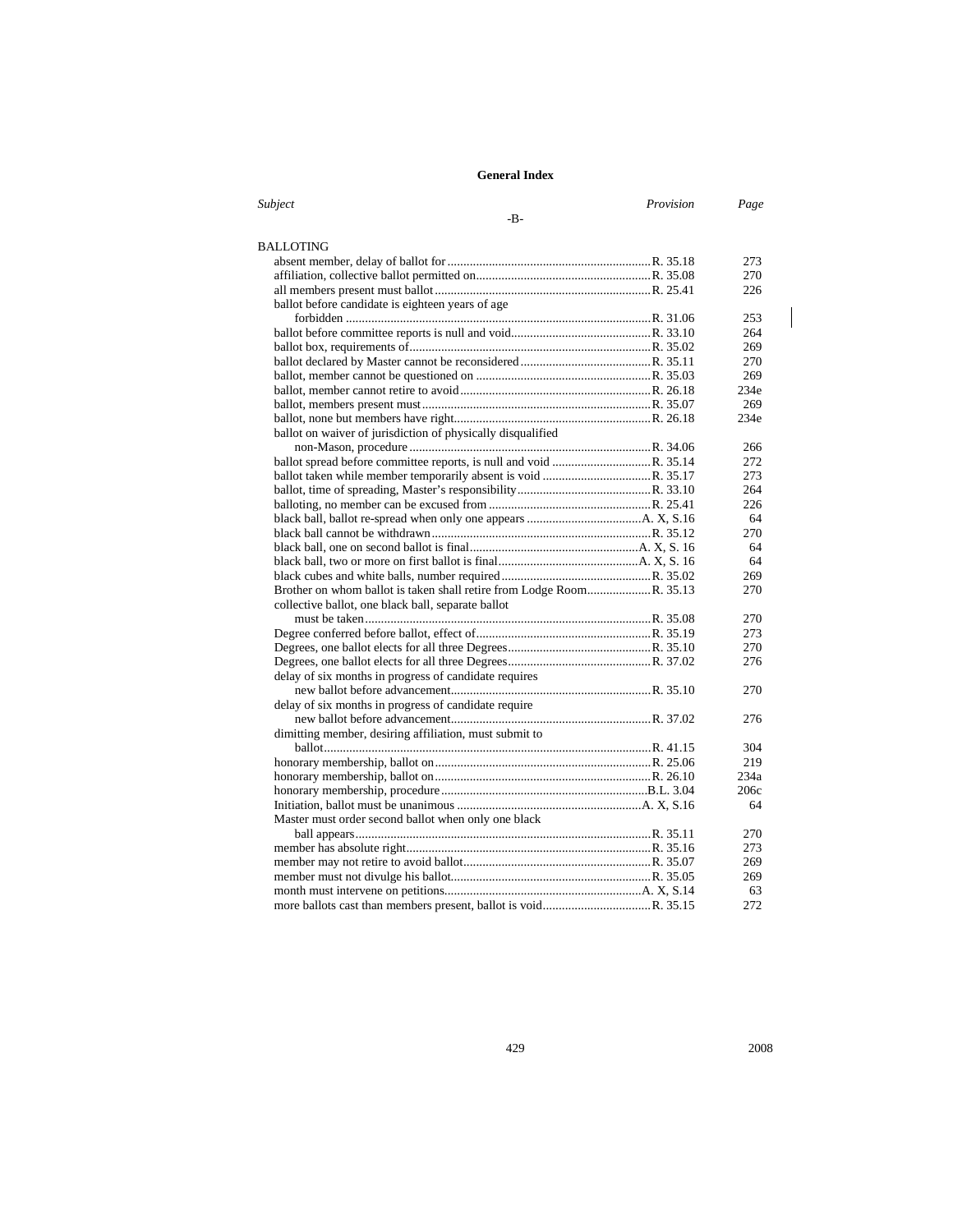| Subject<br>Provision                                           | Page |
|----------------------------------------------------------------|------|
|                                                                | 270  |
|                                                                | 269  |
|                                                                | 270  |
|                                                                | 270  |
|                                                                | 226  |
|                                                                | 270  |
|                                                                | 270  |
|                                                                | 278  |
| petition for reinstatement from suspension non-payment         |      |
|                                                                | 241  |
|                                                                | 280  |
|                                                                | 297  |
|                                                                | 280  |
|                                                                | 269  |
|                                                                | 269  |
|                                                                | 269  |
| unanimous, required for Initiation, Passing, Raising, and      |      |
|                                                                | 64   |
|                                                                | 266  |
|                                                                | 266  |
| white balls and black cubes, must be used and                  |      |
|                                                                | 269  |
|                                                                |      |
| <b>BEQUESTS AND DEVISES</b>                                    |      |
| accepted only with approval of Corporate Board R. 14.12(3)(10) | 163  |
| Masonic Home Building Fund, unless otherwise                   |      |
|                                                                | 155  |
|                                                                |      |

#### BUDGET COMMISSION See CORPORATE BOARD OF DIRECTORS

See GRAND LODGE REVENUE AND FINANCES

#### BUILDING

 $\overline{\phantom{a}}$ 

See PARTICULAR LODGES-PROPERTY

## BUSINESS OF LODGES

See PARTICULAR LODGES-COMMUNICATIONS AND BUSINESS

### BY-LAWS OF LODGES

|                                                            | 201 |
|------------------------------------------------------------|-----|
|                                                            | 260 |
|                                                            | 307 |
|                                                            | 142 |
|                                                            | 200 |
|                                                            | 215 |
| applicants for affiliation, By-Laws requiring fee for each |     |
|                                                            | 308 |
|                                                            | 49  |
|                                                            | 238 |
|                                                            | 238 |
|                                                            |     |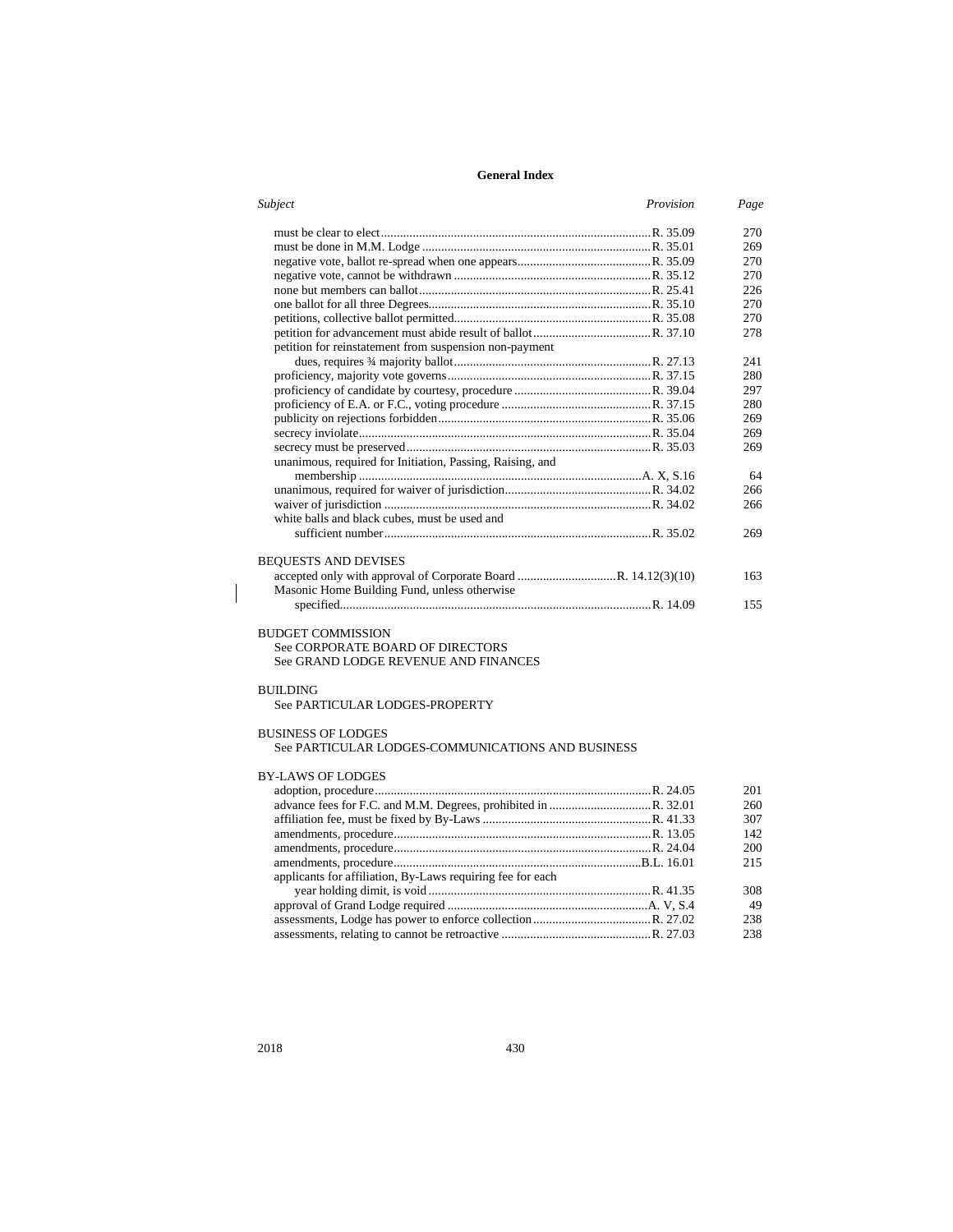| Subject                                                                | Provision | Page       |
|------------------------------------------------------------------------|-----------|------------|
|                                                                        |           | 238        |
|                                                                        |           | 200        |
|                                                                        |           | 63         |
|                                                                        |           | 200        |
| Clubs and Similar Organizations, Uniform Code of                       |           |            |
|                                                                        |           | 344<br>213 |
|                                                                        |           | 217        |
| Constitution and Regulations of Grand Lodge, are                       |           |            |
|                                                                        |           | 215        |
|                                                                        |           | 63         |
|                                                                        |           | 229        |
|                                                                        |           | 205        |
|                                                                        |           | 65         |
|                                                                        |           | 238        |
|                                                                        |           | 239        |
| dues, member applying for dimit before December 27th                   |           |            |
|                                                                        |           | 239        |
|                                                                        |           | 240        |
|                                                                        |           | 238        |
|                                                                        |           | 240        |
|                                                                        |           | 239        |
|                                                                        |           | 238        |
|                                                                        |           | 238        |
|                                                                        |           | 63         |
| dues, suspension for non-payment of may be made                        |           |            |
|                                                                        |           | 240        |
|                                                                        |           | 234a       |
|                                                                        |           | 207        |
|                                                                        |           | 62         |
| Florida Lodge of Research, shall promulgate a Code of By-Laws R. 45.01 |           | 333        |
|                                                                        |           | 49         |
|                                                                        |           | 49         |
|                                                                        |           | 230        |
|                                                                        |           | 205        |
|                                                                        |           | 200        |
| member of Florida Lodge affiliating with another Florida               |           |            |
|                                                                        |           | 238        |
|                                                                        |           | 338        |
|                                                                        |           | 200        |
|                                                                        |           | 206a       |
|                                                                        |           | 64         |
|                                                                        |           | 229        |
|                                                                        |           | 205        |
|                                                                        |           | 240        |
|                                                                        |           | 311        |
| U.D. Lodges must submit proposed By-Laws with petition                 |           |            |
|                                                                        |           | 54         |
| U.D. Lodges, procedure to adopt By-Laws, when                          |           |            |
|                                                                        |           | 311        |
|                                                                        |           | 201        |
|                                                                        |           | 49         |
|                                                                        |           | 201        |
|                                                                        |           | 234e       |

431 2010

 $\mathbf{I}% _{0}\left( \mathbf{I}_{1}\right)$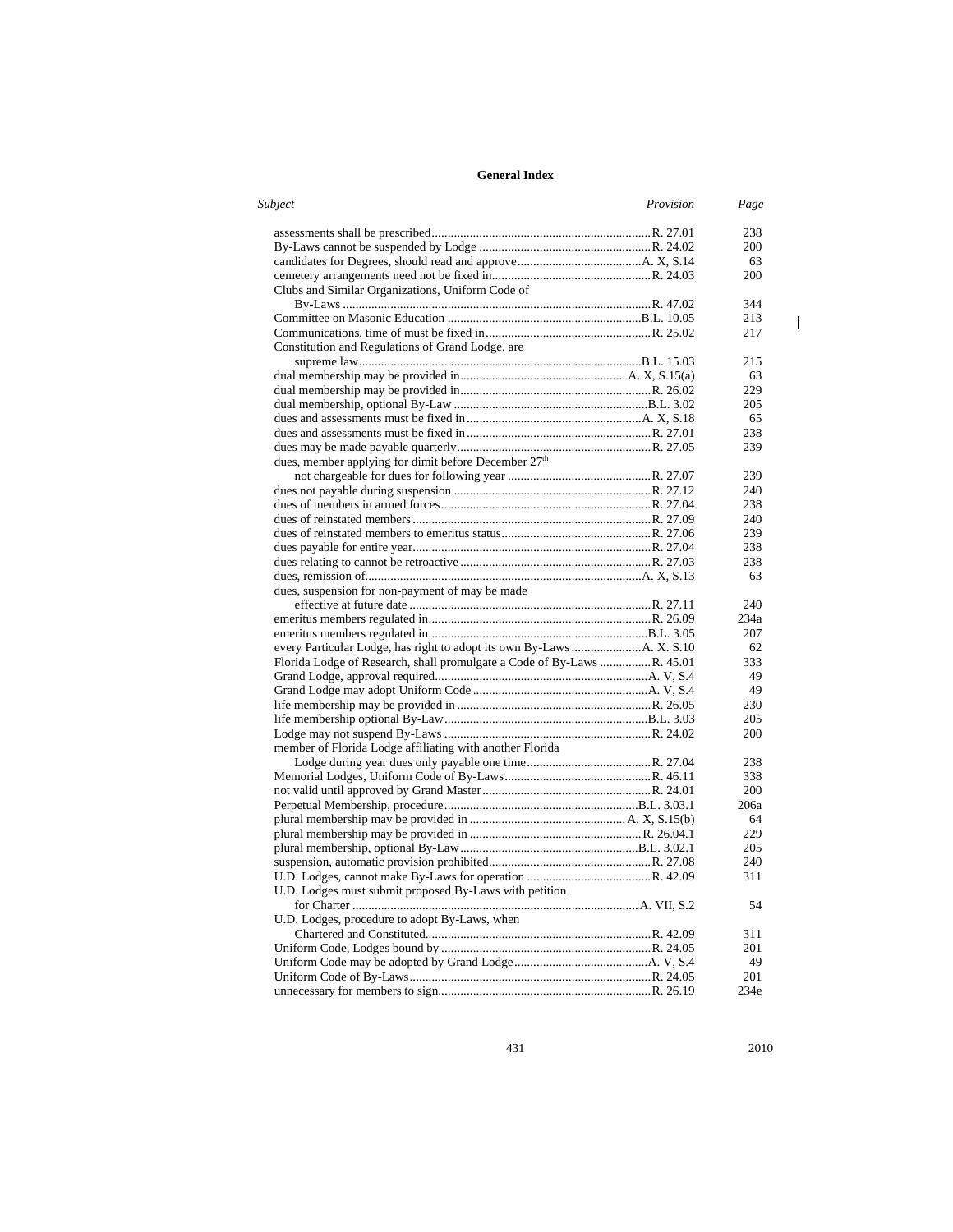| Subject                                                 | Provision | Page             |
|---------------------------------------------------------|-----------|------------------|
| $-C-$                                                   |           |                  |
| CANDIDATES                                              |           |                  |
|                                                         |           | 308              |
|                                                         |           | 306              |
| affiliation, with dimit, eligible for without waiver of |           |                  |
|                                                         |           | 305              |
|                                                         |           | 288 <sub>b</sub> |
|                                                         |           | 70               |
| age, may receive waiver of jurisdiction for petitioner  |           |                  |
|                                                         |           | 266              |
|                                                         |           | 253              |
|                                                         |           | 288b             |
|                                                         |           | 257              |
|                                                         |           | 251              |
|                                                         |           | 270              |
|                                                         |           | 273              |
|                                                         |           | 270              |
| ballot on, dark ballot may be re-opened by Dispensation |           |                  |
|                                                         |           | 118              |
|                                                         |           | 272              |
|                                                         |           | 272              |
|                                                         |           | 253              |
|                                                         |           | 264              |
|                                                         |           | 270              |
|                                                         |           | 273              |
|                                                         |           | 264              |
|                                                         |           | 64               |
| Brother receiving M.M. Degree, becomes member of        |           |                  |
|                                                         |           | 307              |
|                                                         |           | 63               |
|                                                         |           | 272              |
|                                                         |           | 258              |
| courtesy work in Lodge not recognized by this Grand     |           |                  |
|                                                         |           | 297              |
|                                                         |           | 297              |
|                                                         |           | 180              |
|                                                         |           | 297              |
|                                                         |           | 261              |
| Degree conferral, responsibility cannot be assigned to  |           |                  |
|                                                         |           | 289              |
|                                                         |           | 289              |
|                                                         |           | 273              |
|                                                         |           | 118              |
|                                                         |           | 64               |
|                                                         |           | 118              |
|                                                         |           | 319              |
|                                                         |           | 270              |
|                                                         |           | 297              |
|                                                         |           | 276              |
| delay of six months in progress, effect of for          |           |                  |
|                                                         |           | 270              |
|                                                         |           | 264              |

 $\overline{\phantom{a}}$ 

 $\begin{array}{c} \hline \end{array}$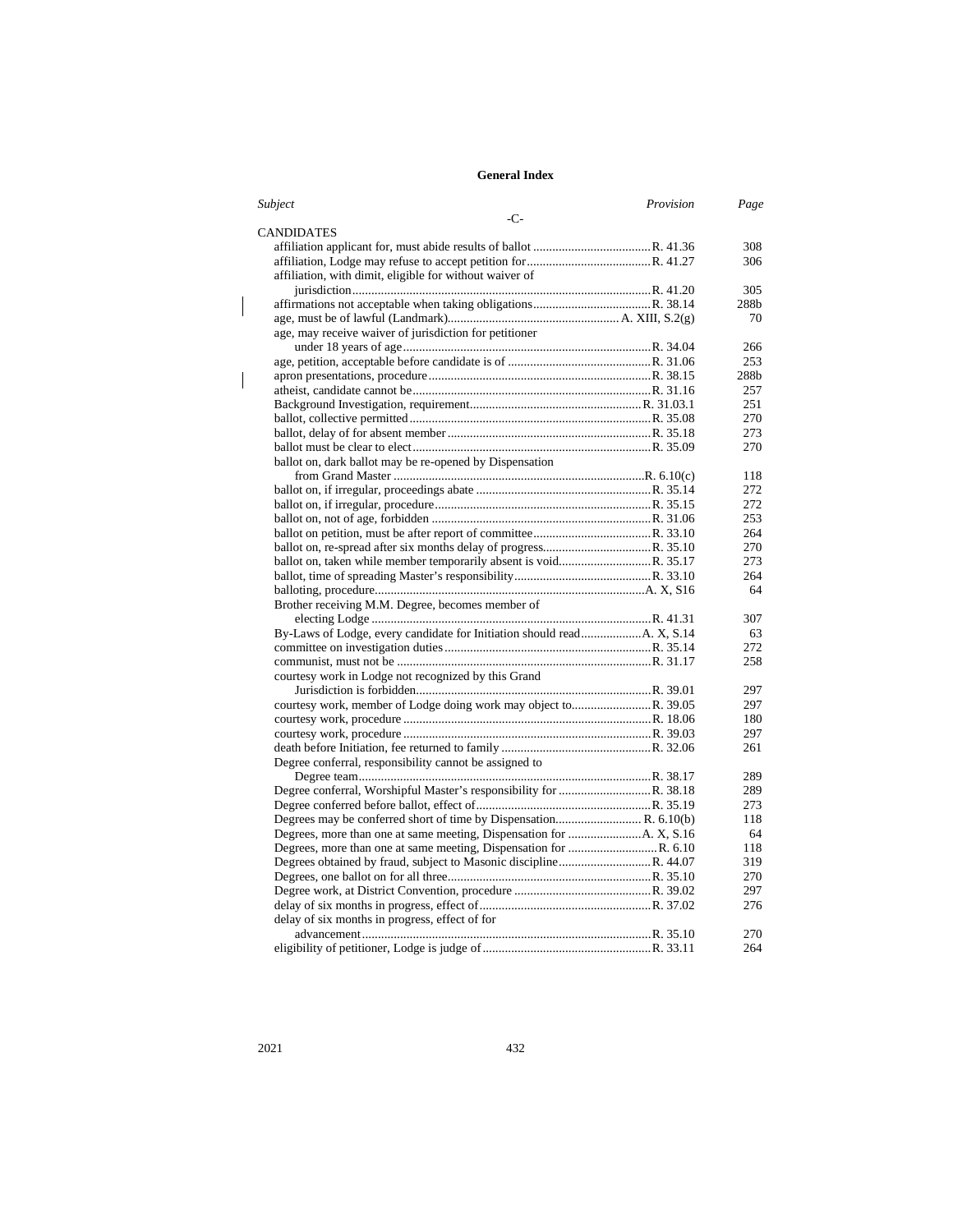| Subject                                                | Provision | Page |
|--------------------------------------------------------|-----------|------|
| E.A. Degree, may be conferred on five or less at       |           |      |
|                                                        |           | 276  |
|                                                        |           | 294  |
|                                                        |           | 321  |
|                                                        |           | 260  |
|                                                        |           | 63   |
|                                                        |           | 260  |
|                                                        |           | 63   |
|                                                        |           | 260  |
|                                                        |           | 260  |
|                                                        |           | 260  |
|                                                        |           | 260  |
|                                                        |           | 251  |
|                                                        |           | 277  |
|                                                        |           | 258  |
|                                                        |           | 251  |
|                                                        |           | 70   |
|                                                        |           | 70   |
|                                                        |           | 251  |
|                                                        |           | 288a |
|                                                        |           | 70   |
| instruction in "Lodge System of Masonic Education,"    |           |      |
|                                                        |           | 282  |
|                                                        |           | 280  |
|                                                        |           | 272  |
|                                                        |           | 276  |
|                                                        |           | 288b |
|                                                        |           | 255  |
|                                                        |           | 255  |
|                                                        |           | 278  |
|                                                        |           | 255  |
|                                                        |           | 255  |
|                                                        |           | 263  |
| maim or defect rendering incapable of learning, must   |           |      |
|                                                        |           | 70   |
|                                                        |           | 251  |
|                                                        |           | 276  |
|                                                        |           | 306  |
|                                                        |           | 273  |
|                                                        |           | 262  |
|                                                        |           | 277  |
|                                                        |           | 277  |
|                                                        |           | 63   |
|                                                        |           | 276  |
|                                                        |           | 278  |
|                                                        |           | 260  |
|                                                        |           | 278  |
|                                                        |           | 278  |
|                                                        |           | 278  |
| petition may be received and balloted on short of time |           |      |
|                                                        |           | 118  |
|                                                        |           |      |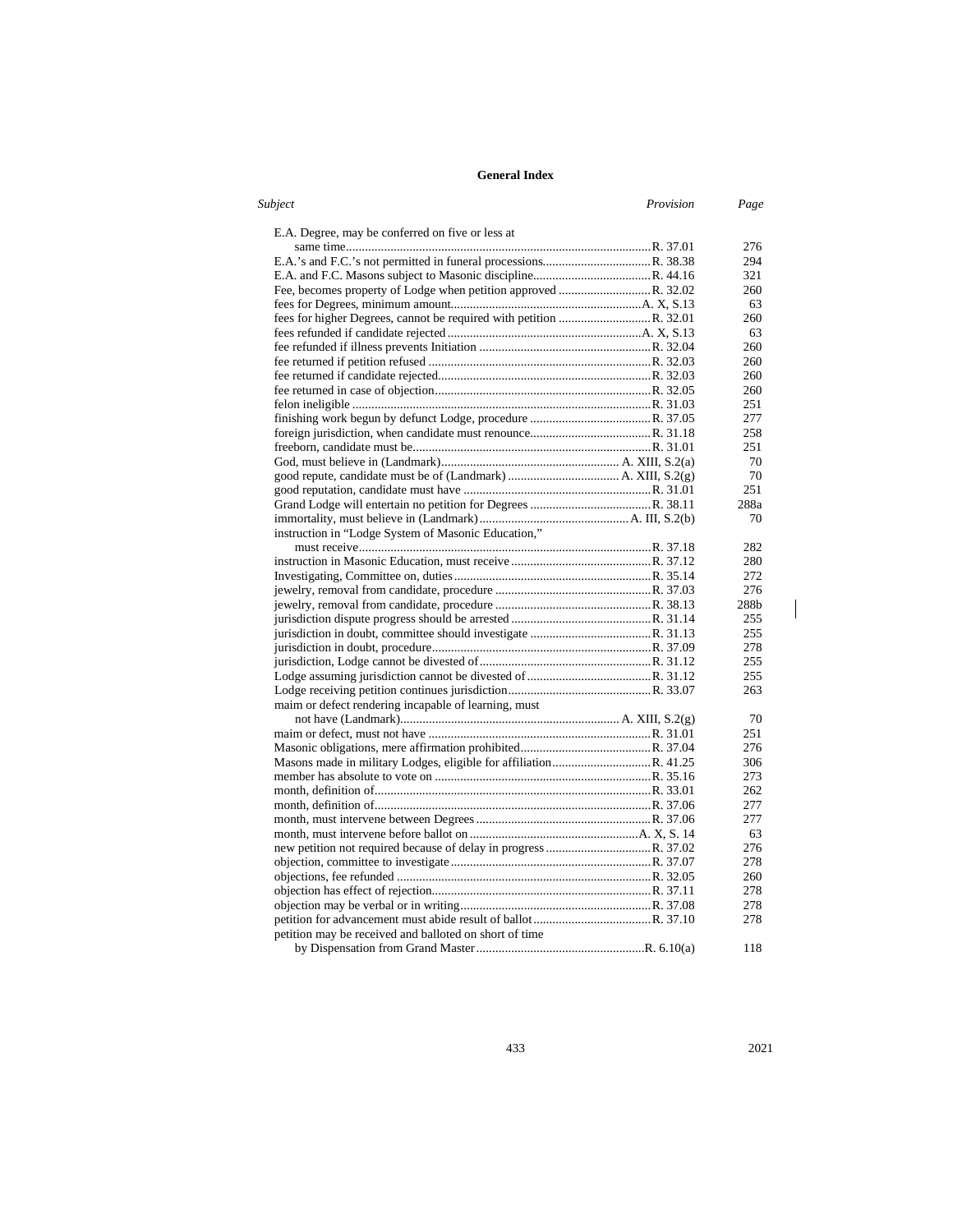| <b>Subject</b>                                                       | Provision | Page |
|----------------------------------------------------------------------|-----------|------|
|                                                                      |           | 197  |
|                                                                      |           | 63   |
|                                                                      |           | 63   |
|                                                                      |           | 252a |
|                                                                      |           | 252a |
| physical qualifications, fee refunded if candidate not               |           |      |
|                                                                      |           | 252a |
| physical qualification for Degrees, Dispensation required R. 6.10(e) |           | 118  |
|                                                                      |           | 252a |
|                                                                      |           | 280  |
|                                                                      |           | 280  |
| proficiency, Lodge conferring work by courtesy is                    |           |      |
|                                                                      |           | 297  |
|                                                                      |           | 280  |
|                                                                      |           | 278  |
|                                                                      |           | 269  |
|                                                                      |           | 274  |
|                                                                      |           | 70   |
|                                                                      |           | 251  |
| rejected candidate, Grand Master may grant                           |           |      |
|                                                                      |           | 118  |
| rejected candidate may petition a Lodge of concurrent                |           |      |
|                                                                      |           | 274  |
| rejected candidate must wait six months before                       |           |      |
|                                                                      |           | 63   |
| rejected candidate must wait six months before                       |           |      |
|                                                                      |           | 274  |
| rejected candidate of another Grand Jurisdiction, Grand              |           |      |
|                                                                      |           | 258  |
| rejected candidate of another Grand Jurisdiction, Grand              |           |      |
|                                                                      |           | 263  |
| rejected candidate of Sister Grand Jurisdiction, Grand               |           |      |
|                                                                      |           | 274  |
|                                                                      |           | 255  |
|                                                                      |           | 274  |
| rejection for Passing and Raising not required to lie                |           |      |
| over six months, may be renewed any Stated                           |           |      |
|                                                                      |           | 63   |
|                                                                      |           | 70   |
|                                                                      |           | 257  |
| residence, active duty military personnel ninety days                |           |      |
|                                                                      |           | 254  |
|                                                                      |           | 254  |
|                                                                      |           | 255  |
| residence in state barely long enough to qualify, must               |           |      |
|                                                                      |           | 264  |
|                                                                      |           | 66   |
| residence, six months in Lodge jurisdiction, and twelve              |           |      |
|                                                                      |           | 254  |
| residence, students temporarily in jurisdiction not                  |           |      |
|                                                                      |           | 255  |
|                                                                      |           | 254  |
|                                                                      |           | 234e |

 $\overline{\phantom{a}}$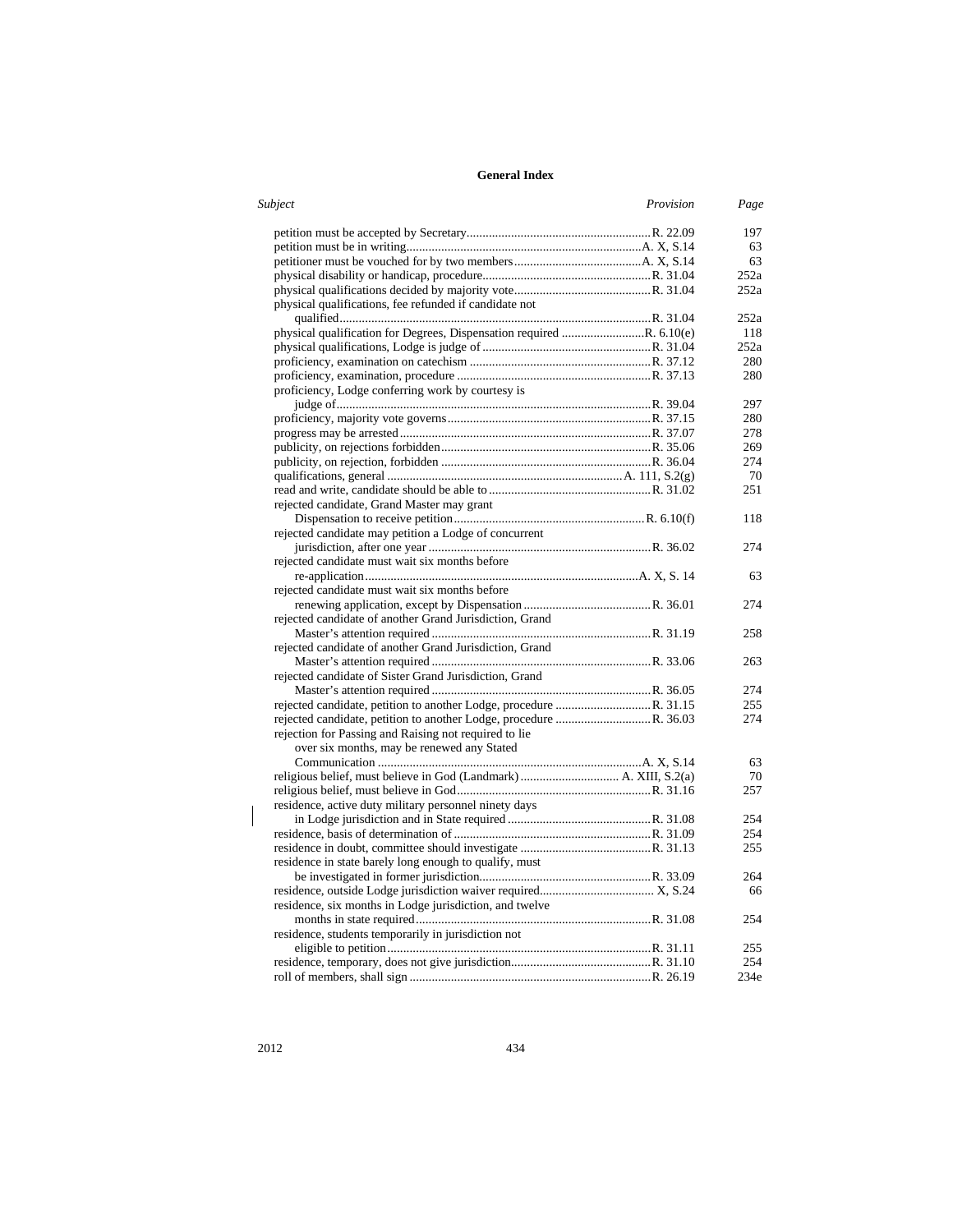| Subject                                                               | Provision | Page         |
|-----------------------------------------------------------------------|-----------|--------------|
|                                                                       |           | 280          |
| U.D. Lodges not receiving Charter, continuing Degree                  |           | 313          |
|                                                                       |           | 314          |
|                                                                       |           | 280          |
| waiver of jurisdiction, must be balloted on at Stated                 |           |              |
|                                                                       |           | 266          |
| waiver of jurisdiction not required when Lodge has                    |           |              |
|                                                                       |           | 253          |
| waiver of jurisdiction over non-Mason permanently moved               |           |              |
|                                                                       |           | 266          |
|                                                                       |           | 190          |
|                                                                       |           | 292          |
| CANDIDATES, REJECTION OF                                              |           |              |
| <b>See REJECTION OF CANDIDATES</b>                                    |           |              |
| <b>CEREMONIES AND RITUAL</b>                                          |           |              |
| <b>See RITUAL AND CEREMONIES</b>                                      |           |              |
|                                                                       |           |              |
| <b>CHAPLAIN OF LODGE</b>                                              |           |              |
| See PARTICULAR LODGES-OFFICERS<br>See SUBORDINATE OFFICERS OF LODGES  |           |              |
|                                                                       |           |              |
| <b>CHARGES OF A FREE MASON</b>                                        |           |              |
|                                                                       |           | 81           |
| CHARGES OF UNMASONIC CONDUCT<br><b>See PENAL CODE</b>                 |           |              |
| <b>CHARITY</b>                                                        |           |              |
|                                                                       |           | 306          |
|                                                                       |           | 236          |
| contributions of funds to foreign jurisdictions, requires             |           |              |
|                                                                       |           | 224          |
|                                                                       |           | 4a           |
| funds of Lodges cannot be contributed to unmasonic                    |           |              |
|                                                                       |           | 242          |
|                                                                       |           | 242          |
|                                                                       |           | 355-358      |
| no Masonic rights, privileges, or benefits can be extended            |           |              |
|                                                                       |           | 240          |
|                                                                       |           | 236          |
|                                                                       |           | 3            |
| <b>CHARTERS OF PARTICULAR LODGES</b><br>See PARTICULAR LODGES-CHARTER |           |              |
| CHILD ID PROGRAM                                                      |           |              |
|                                                                       |           | 59           |
|                                                                       |           |              |
|                                                                       |           | 149c<br>149c |
|                                                                       |           | 59           |
|                                                                       |           | 44d          |
|                                                                       |           | 149d         |
|                                                                       |           |              |
| <b>CIPHER</b>                                                         |           |              |
|                                                                       |           | 286a         |
|                                                                       |           | 76a          |
|                                                                       |           | 76           |
|                                                                       |           |              |

 $\overline{\phantom{a}}$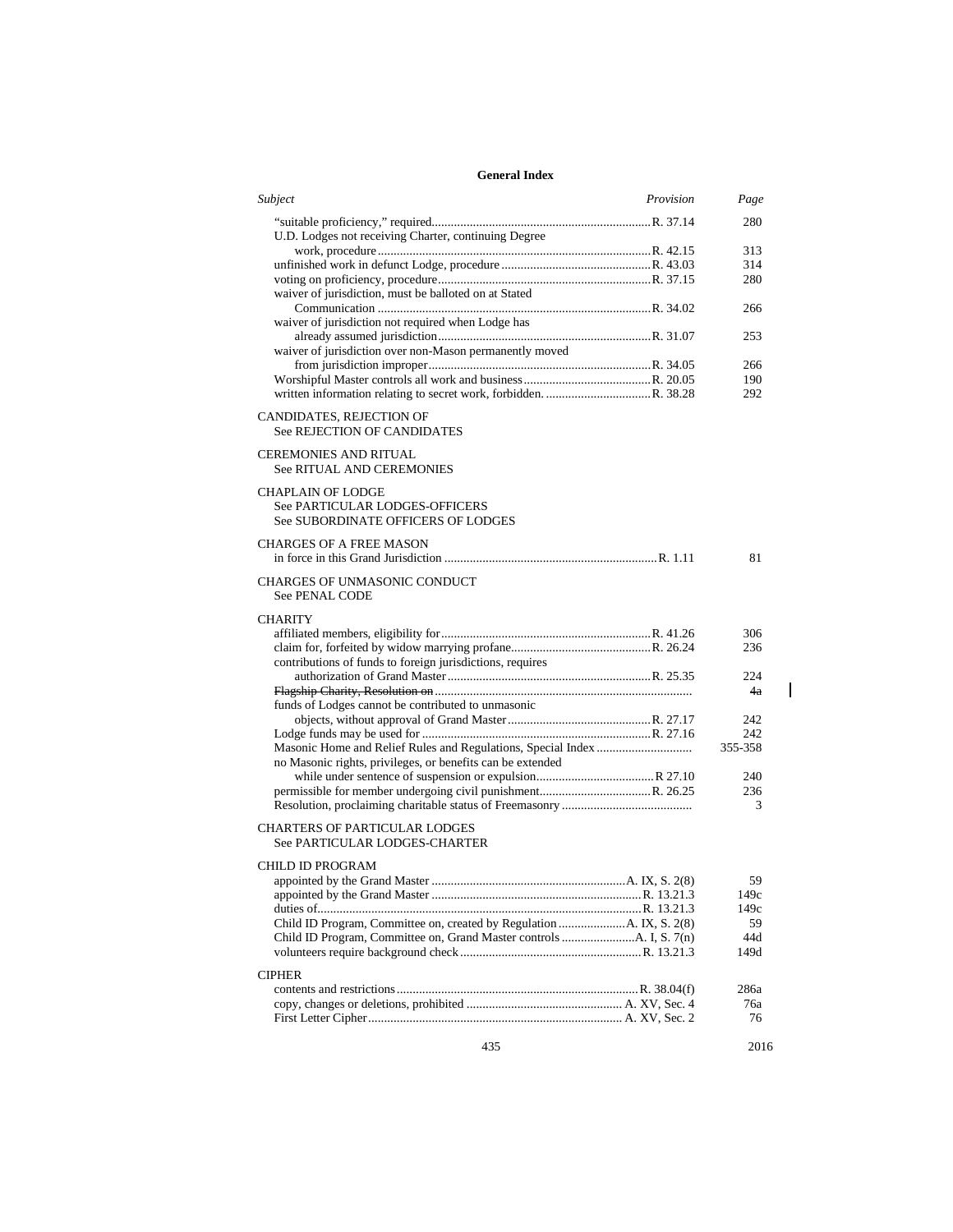|  | Subject<br>Provision                                       | Page |
|--|------------------------------------------------------------|------|
|  |                                                            | 76   |
|  |                                                            | 286b |
|  | <b>CLANDESTINE ORGANIZATIONS</b>                           |      |
|  |                                                            | 102a |
|  |                                                            |      |
|  | member of foreign jurisdiction not recognized, prohibited  | 305  |
|  | member of foreign jurisdiction not recognized, procedure   |      |
|  |                                                            | 258  |
|  |                                                            |      |
|  | organizations not recognized by regular Masonic            | 102a |
|  |                                                            |      |
|  |                                                            | 299  |
|  | <b>CLUBS AND SIMILAR ORGANIZATIONS</b>                     |      |
|  | all Masonic clubs, societies, etc. subject to approval and |      |
|  |                                                            | 344  |
|  |                                                            | 346  |
|  |                                                            | 102a |
|  | decorum, meetings, conducted under same requirements       |      |
|  |                                                            | 350  |
|  |                                                            | 346  |
|  |                                                            | 347  |
|  | Florida Lodge members, prohibited from affiliating with    |      |
|  |                                                            | 344  |
|  |                                                            | 102a |
|  |                                                            | 345  |
|  |                                                            | 350  |
|  |                                                            | 102a |
|  |                                                            | 345  |
|  |                                                            |      |
|  | Grand Secretary and Lodge Secretaries shall furnish list   |      |
|  |                                                            | 127  |
|  |                                                            | 349  |
|  |                                                            | 345  |
|  | Masons not in good standing on roll of members, cause      |      |
|  |                                                            | 127  |
|  |                                                            | 348  |
|  |                                                            | 345  |
|  |                                                            | 344  |
|  |                                                            | 345  |
|  |                                                            | 344  |
|  |                                                            | 346  |
|  |                                                            | 347  |
|  | organizations not recognized by regular Masonic authority  |      |
|  |                                                            | 102a |
|  |                                                            | 350  |
|  |                                                            | 349  |
|  |                                                            | 344  |
|  |                                                            |      |
|  | COMMITTEES, GRAND LODGE<br>See GRAND LODGE COMMITTEES      |      |
|  | <b>COMMITTEES, LODGE</b><br>See LODGE COMMITTEES           |      |
|  | <b>COMMUNIST</b>                                           | 258  |
|  | 436<br>2018                                                |      |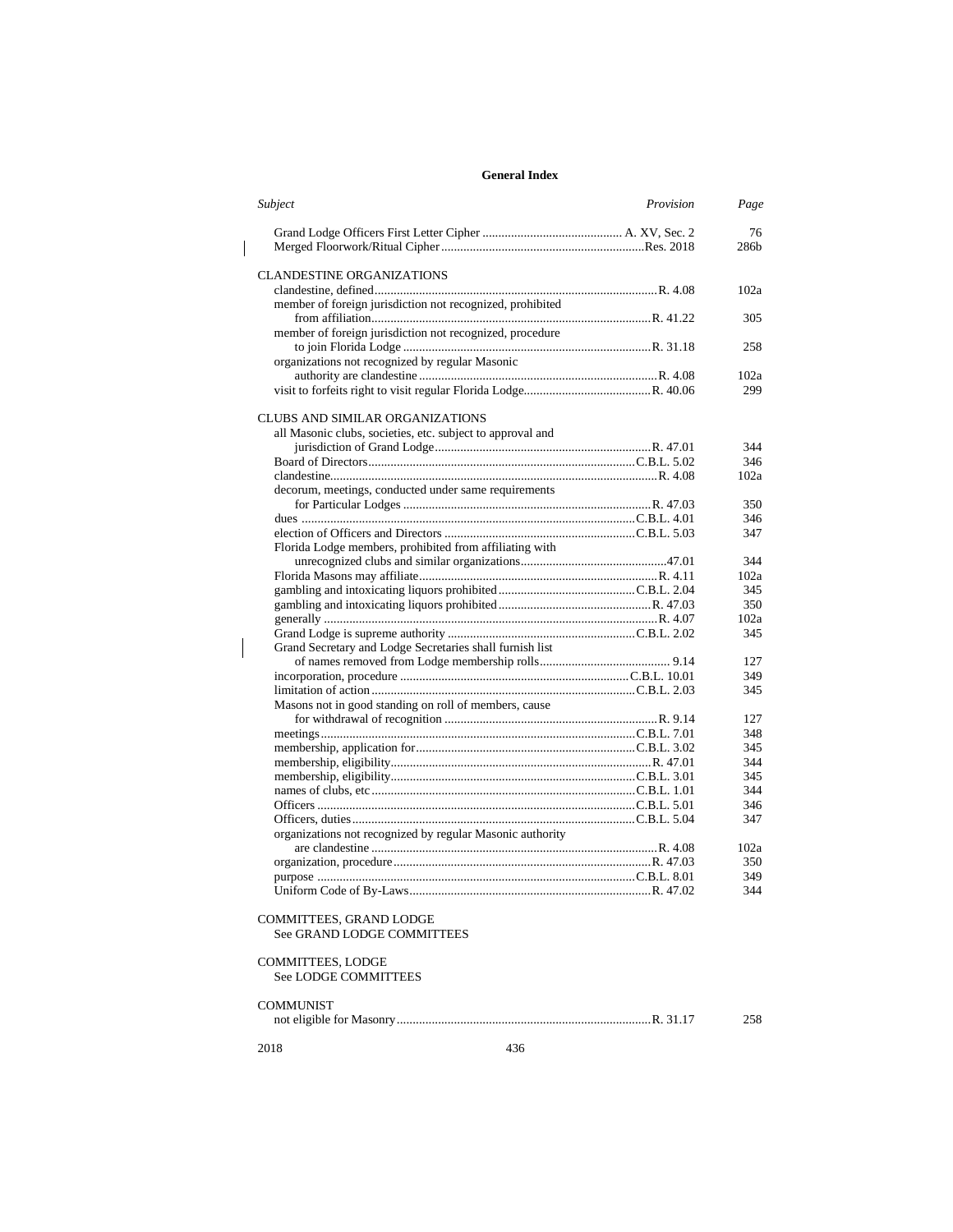| Provision<br>Subject<br>Page<br><b>COMMUNICATIONS GRAND LODGE</b><br>See GRAND LODGE - COMMUNICATIONS<br>COMMUNICATIONS AND BUSINESS OF LODGES<br>See PARTICULAR LODGES - COMMUNICATIONS AND BUSINESS<br>COMMUNICATIONS, CONTROVERSIAL<br><b>See PENAL CODE</b><br><b>COMMUNITY ACTIVITIES</b><br>225<br>293<br>Grand Master can grant Dispensation for extraordinary<br>50<br>293<br>318a<br>public processions on extraordinary Masonic Occasions,<br>66<br>294<br><b>CONSOLIDATION AND MERGER OF LODGES</b><br>172<br>174<br>CONSTITUTION<br>67<br><b>COORDINATING COMMITTEE</b><br>See GRAND MASTER'S COORDINATING COMMITTEE<br>CONTROVERSIAL COMMUNICATIONS<br>See MEMBERS, THEIR RIGHTS, STATUS, AND DUTIES<br><b>See PENAL CODE</b><br><b>CORNERSTONE</b><br>288<br>288<br>288<br>288<br>288<br>288<br>293<br>66<br>minutes of Communication for ceremony shall be filed<br>288<br>288<br>CORPORATE BOARD OF DIRECTORS OF GRAND LODGE<br>all corporate committees have power to sit in recess<br>59<br>74<br>163 <sub>b</sub><br>budget, appropriations made for committees and panel,<br>60<br>72<br>72 | <b>General Index</b> |  |  |  |  |
|-----------------------------------------------------------------------------------------------------------------------------------------------------------------------------------------------------------------------------------------------------------------------------------------------------------------------------------------------------------------------------------------------------------------------------------------------------------------------------------------------------------------------------------------------------------------------------------------------------------------------------------------------------------------------------------------------------------------------------------------------------------------------------------------------------------------------------------------------------------------------------------------------------------------------------------------------------------------------------------------------------------------------------------------------------------------------------------------------------------------|----------------------|--|--|--|--|
|                                                                                                                                                                                                                                                                                                                                                                                                                                                                                                                                                                                                                                                                                                                                                                                                                                                                                                                                                                                                                                                                                                                 |                      |  |  |  |  |
|                                                                                                                                                                                                                                                                                                                                                                                                                                                                                                                                                                                                                                                                                                                                                                                                                                                                                                                                                                                                                                                                                                                 |                      |  |  |  |  |
|                                                                                                                                                                                                                                                                                                                                                                                                                                                                                                                                                                                                                                                                                                                                                                                                                                                                                                                                                                                                                                                                                                                 |                      |  |  |  |  |
|                                                                                                                                                                                                                                                                                                                                                                                                                                                                                                                                                                                                                                                                                                                                                                                                                                                                                                                                                                                                                                                                                                                 |                      |  |  |  |  |
|                                                                                                                                                                                                                                                                                                                                                                                                                                                                                                                                                                                                                                                                                                                                                                                                                                                                                                                                                                                                                                                                                                                 |                      |  |  |  |  |
|                                                                                                                                                                                                                                                                                                                                                                                                                                                                                                                                                                                                                                                                                                                                                                                                                                                                                                                                                                                                                                                                                                                 |                      |  |  |  |  |
|                                                                                                                                                                                                                                                                                                                                                                                                                                                                                                                                                                                                                                                                                                                                                                                                                                                                                                                                                                                                                                                                                                                 |                      |  |  |  |  |
|                                                                                                                                                                                                                                                                                                                                                                                                                                                                                                                                                                                                                                                                                                                                                                                                                                                                                                                                                                                                                                                                                                                 |                      |  |  |  |  |
|                                                                                                                                                                                                                                                                                                                                                                                                                                                                                                                                                                                                                                                                                                                                                                                                                                                                                                                                                                                                                                                                                                                 |                      |  |  |  |  |
|                                                                                                                                                                                                                                                                                                                                                                                                                                                                                                                                                                                                                                                                                                                                                                                                                                                                                                                                                                                                                                                                                                                 |                      |  |  |  |  |
|                                                                                                                                                                                                                                                                                                                                                                                                                                                                                                                                                                                                                                                                                                                                                                                                                                                                                                                                                                                                                                                                                                                 |                      |  |  |  |  |
|                                                                                                                                                                                                                                                                                                                                                                                                                                                                                                                                                                                                                                                                                                                                                                                                                                                                                                                                                                                                                                                                                                                 |                      |  |  |  |  |
|                                                                                                                                                                                                                                                                                                                                                                                                                                                                                                                                                                                                                                                                                                                                                                                                                                                                                                                                                                                                                                                                                                                 |                      |  |  |  |  |
|                                                                                                                                                                                                                                                                                                                                                                                                                                                                                                                                                                                                                                                                                                                                                                                                                                                                                                                                                                                                                                                                                                                 |                      |  |  |  |  |
|                                                                                                                                                                                                                                                                                                                                                                                                                                                                                                                                                                                                                                                                                                                                                                                                                                                                                                                                                                                                                                                                                                                 |                      |  |  |  |  |
|                                                                                                                                                                                                                                                                                                                                                                                                                                                                                                                                                                                                                                                                                                                                                                                                                                                                                                                                                                                                                                                                                                                 |                      |  |  |  |  |
|                                                                                                                                                                                                                                                                                                                                                                                                                                                                                                                                                                                                                                                                                                                                                                                                                                                                                                                                                                                                                                                                                                                 |                      |  |  |  |  |
|                                                                                                                                                                                                                                                                                                                                                                                                                                                                                                                                                                                                                                                                                                                                                                                                                                                                                                                                                                                                                                                                                                                 |                      |  |  |  |  |
|                                                                                                                                                                                                                                                                                                                                                                                                                                                                                                                                                                                                                                                                                                                                                                                                                                                                                                                                                                                                                                                                                                                 |                      |  |  |  |  |
|                                                                                                                                                                                                                                                                                                                                                                                                                                                                                                                                                                                                                                                                                                                                                                                                                                                                                                                                                                                                                                                                                                                 |                      |  |  |  |  |
|                                                                                                                                                                                                                                                                                                                                                                                                                                                                                                                                                                                                                                                                                                                                                                                                                                                                                                                                                                                                                                                                                                                 |                      |  |  |  |  |
|                                                                                                                                                                                                                                                                                                                                                                                                                                                                                                                                                                                                                                                                                                                                                                                                                                                                                                                                                                                                                                                                                                                 |                      |  |  |  |  |
|                                                                                                                                                                                                                                                                                                                                                                                                                                                                                                                                                                                                                                                                                                                                                                                                                                                                                                                                                                                                                                                                                                                 |                      |  |  |  |  |
|                                                                                                                                                                                                                                                                                                                                                                                                                                                                                                                                                                                                                                                                                                                                                                                                                                                                                                                                                                                                                                                                                                                 |                      |  |  |  |  |
|                                                                                                                                                                                                                                                                                                                                                                                                                                                                                                                                                                                                                                                                                                                                                                                                                                                                                                                                                                                                                                                                                                                 |                      |  |  |  |  |
|                                                                                                                                                                                                                                                                                                                                                                                                                                                                                                                                                                                                                                                                                                                                                                                                                                                                                                                                                                                                                                                                                                                 |                      |  |  |  |  |
|                                                                                                                                                                                                                                                                                                                                                                                                                                                                                                                                                                                                                                                                                                                                                                                                                                                                                                                                                                                                                                                                                                                 |                      |  |  |  |  |
|                                                                                                                                                                                                                                                                                                                                                                                                                                                                                                                                                                                                                                                                                                                                                                                                                                                                                                                                                                                                                                                                                                                 |                      |  |  |  |  |
|                                                                                                                                                                                                                                                                                                                                                                                                                                                                                                                                                                                                                                                                                                                                                                                                                                                                                                                                                                                                                                                                                                                 |                      |  |  |  |  |
|                                                                                                                                                                                                                                                                                                                                                                                                                                                                                                                                                                                                                                                                                                                                                                                                                                                                                                                                                                                                                                                                                                                 |                      |  |  |  |  |
|                                                                                                                                                                                                                                                                                                                                                                                                                                                                                                                                                                                                                                                                                                                                                                                                                                                                                                                                                                                                                                                                                                                 |                      |  |  |  |  |
|                                                                                                                                                                                                                                                                                                                                                                                                                                                                                                                                                                                                                                                                                                                                                                                                                                                                                                                                                                                                                                                                                                                 |                      |  |  |  |  |
|                                                                                                                                                                                                                                                                                                                                                                                                                                                                                                                                                                                                                                                                                                                                                                                                                                                                                                                                                                                                                                                                                                                 |                      |  |  |  |  |
|                                                                                                                                                                                                                                                                                                                                                                                                                                                                                                                                                                                                                                                                                                                                                                                                                                                                                                                                                                                                                                                                                                                 |                      |  |  |  |  |
|                                                                                                                                                                                                                                                                                                                                                                                                                                                                                                                                                                                                                                                                                                                                                                                                                                                                                                                                                                                                                                                                                                                 |                      |  |  |  |  |
|                                                                                                                                                                                                                                                                                                                                                                                                                                                                                                                                                                                                                                                                                                                                                                                                                                                                                                                                                                                                                                                                                                                 |                      |  |  |  |  |
|                                                                                                                                                                                                                                                                                                                                                                                                                                                                                                                                                                                                                                                                                                                                                                                                                                                                                                                                                                                                                                                                                                                 |                      |  |  |  |  |
|                                                                                                                                                                                                                                                                                                                                                                                                                                                                                                                                                                                                                                                                                                                                                                                                                                                                                                                                                                                                                                                                                                                 |                      |  |  |  |  |
|                                                                                                                                                                                                                                                                                                                                                                                                                                                                                                                                                                                                                                                                                                                                                                                                                                                                                                                                                                                                                                                                                                                 |                      |  |  |  |  |
|                                                                                                                                                                                                                                                                                                                                                                                                                                                                                                                                                                                                                                                                                                                                                                                                                                                                                                                                                                                                                                                                                                                 |                      |  |  |  |  |
|                                                                                                                                                                                                                                                                                                                                                                                                                                                                                                                                                                                                                                                                                                                                                                                                                                                                                                                                                                                                                                                                                                                 |                      |  |  |  |  |
|                                                                                                                                                                                                                                                                                                                                                                                                                                                                                                                                                                                                                                                                                                                                                                                                                                                                                                                                                                                                                                                                                                                 |                      |  |  |  |  |
|                                                                                                                                                                                                                                                                                                                                                                                                                                                                                                                                                                                                                                                                                                                                                                                                                                                                                                                                                                                                                                                                                                                 |                      |  |  |  |  |
|                                                                                                                                                                                                                                                                                                                                                                                                                                                                                                                                                                                                                                                                                                                                                                                                                                                                                                                                                                                                                                                                                                                 |                      |  |  |  |  |

437 2021

 $\overline{\phantom{a}}$ 

 $\overline{1}$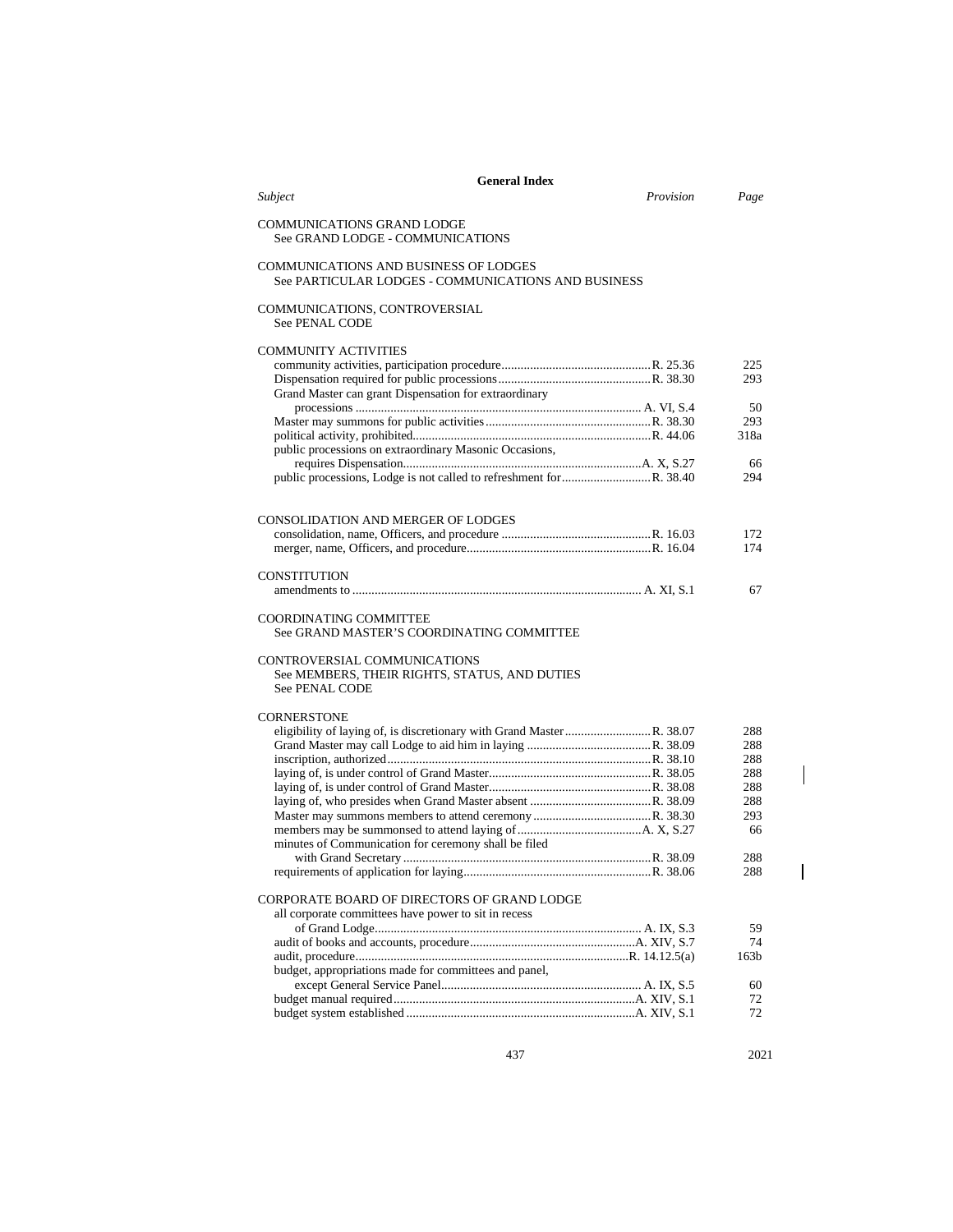| Subject<br>Provision<br>Committee on Public Relations and Publicity,<br>Corporate Board, may promulgate and issue rules for<br>Corporate Board of Directors is the Budget Commission<br>Corporate Board of Directors is Budget<br>Corporate Board of Directors, is Budget Commission of<br>Corporate Board to establish Data Processing Lodge Membership<br>Corporate Board to receive proposed budget and<br>documents of Grand Lodge executed by Grand Master and | Page     |
|---------------------------------------------------------------------------------------------------------------------------------------------------------------------------------------------------------------------------------------------------------------------------------------------------------------------------------------------------------------------------------------------------------------------------------------------------------------------|----------|
|                                                                                                                                                                                                                                                                                                                                                                                                                                                                     |          |
|                                                                                                                                                                                                                                                                                                                                                                                                                                                                     |          |
|                                                                                                                                                                                                                                                                                                                                                                                                                                                                     | 149c     |
|                                                                                                                                                                                                                                                                                                                                                                                                                                                                     | 149c     |
|                                                                                                                                                                                                                                                                                                                                                                                                                                                                     | 44a      |
|                                                                                                                                                                                                                                                                                                                                                                                                                                                                     |          |
|                                                                                                                                                                                                                                                                                                                                                                                                                                                                     | 44e      |
|                                                                                                                                                                                                                                                                                                                                                                                                                                                                     |          |
|                                                                                                                                                                                                                                                                                                                                                                                                                                                                     | 56       |
|                                                                                                                                                                                                                                                                                                                                                                                                                                                                     |          |
|                                                                                                                                                                                                                                                                                                                                                                                                                                                                     | 72       |
|                                                                                                                                                                                                                                                                                                                                                                                                                                                                     |          |
|                                                                                                                                                                                                                                                                                                                                                                                                                                                                     | 162      |
|                                                                                                                                                                                                                                                                                                                                                                                                                                                                     | 151      |
|                                                                                                                                                                                                                                                                                                                                                                                                                                                                     |          |
|                                                                                                                                                                                                                                                                                                                                                                                                                                                                     | 249      |
|                                                                                                                                                                                                                                                                                                                                                                                                                                                                     | 72       |
|                                                                                                                                                                                                                                                                                                                                                                                                                                                                     |          |
|                                                                                                                                                                                                                                                                                                                                                                                                                                                                     | 56b      |
|                                                                                                                                                                                                                                                                                                                                                                                                                                                                     | 56       |
|                                                                                                                                                                                                                                                                                                                                                                                                                                                                     | 44a      |
|                                                                                                                                                                                                                                                                                                                                                                                                                                                                     | 44a      |
|                                                                                                                                                                                                                                                                                                                                                                                                                                                                     | 74b      |
|                                                                                                                                                                                                                                                                                                                                                                                                                                                                     |          |
| attested by Grand Secretary after approval of                                                                                                                                                                                                                                                                                                                                                                                                                       |          |
|                                                                                                                                                                                                                                                                                                                                                                                                                                                                     | 44e      |
|                                                                                                                                                                                                                                                                                                                                                                                                                                                                     |          |
|                                                                                                                                                                                                                                                                                                                                                                                                                                                                     | 73<br>74 |
|                                                                                                                                                                                                                                                                                                                                                                                                                                                                     |          |
|                                                                                                                                                                                                                                                                                                                                                                                                                                                                     | 44d      |
| funeral costs for residents of Masonic Home,                                                                                                                                                                                                                                                                                                                                                                                                                        |          |
|                                                                                                                                                                                                                                                                                                                                                                                                                                                                     | 371      |
| Grand Lodge Administrative Endowment Fund - Income therefrom                                                                                                                                                                                                                                                                                                                                                                                                        |          |
|                                                                                                                                                                                                                                                                                                                                                                                                                                                                     | 75       |
| Grand Lodge Administrative Endowment Fund includes                                                                                                                                                                                                                                                                                                                                                                                                                  |          |
|                                                                                                                                                                                                                                                                                                                                                                                                                                                                     | 159      |
| General Service Panel, may with Grand Master,                                                                                                                                                                                                                                                                                                                                                                                                                       |          |
|                                                                                                                                                                                                                                                                                                                                                                                                                                                                     | 59       |
| Grand Secretary's accounts, has free access at all times A. VI, S.10                                                                                                                                                                                                                                                                                                                                                                                                | 51       |
| Grand Secretary may appeal to Corporate Board                                                                                                                                                                                                                                                                                                                                                                                                                       |          |
|                                                                                                                                                                                                                                                                                                                                                                                                                                                                     | 51       |
|                                                                                                                                                                                                                                                                                                                                                                                                                                                                     | 51       |
| in recess of Grand Lodge, all corporate power and                                                                                                                                                                                                                                                                                                                                                                                                                   |          |
|                                                                                                                                                                                                                                                                                                                                                                                                                                                                     | 50       |
| in recess of Grand Lodge, all executive powers and authority in                                                                                                                                                                                                                                                                                                                                                                                                     |          |
|                                                                                                                                                                                                                                                                                                                                                                                                                                                                     | 50       |
| insurance coverage of Grand Lodge properties, Insurance                                                                                                                                                                                                                                                                                                                                                                                                             |          |
|                                                                                                                                                                                                                                                                                                                                                                                                                                                                     | 56b      |
| insurance coverage of Masonic Home, arranged through                                                                                                                                                                                                                                                                                                                                                                                                                |          |
|                                                                                                                                                                                                                                                                                                                                                                                                                                                                     | 56a      |
| Masonic Home Endowment and Investment Committee,                                                                                                                                                                                                                                                                                                                                                                                                                    |          |
|                                                                                                                                                                                                                                                                                                                                                                                                                                                                     | 56       |
| Masonic Home Endowment Fund, Corporate Board                                                                                                                                                                                                                                                                                                                                                                                                                        |          |
|                                                                                                                                                                                                                                                                                                                                                                                                                                                                     | 74a      |
|                                                                                                                                                                                                                                                                                                                                                                                                                                                                     | 373      |
| Masonic Home residents' "savings account," audited quarterlyM.H.R. 9.11                                                                                                                                                                                                                                                                                                                                                                                             | 374      |
|                                                                                                                                                                                                                                                                                                                                                                                                                                                                     | 75       |
|                                                                                                                                                                                                                                                                                                                                                                                                                                                                     | 56       |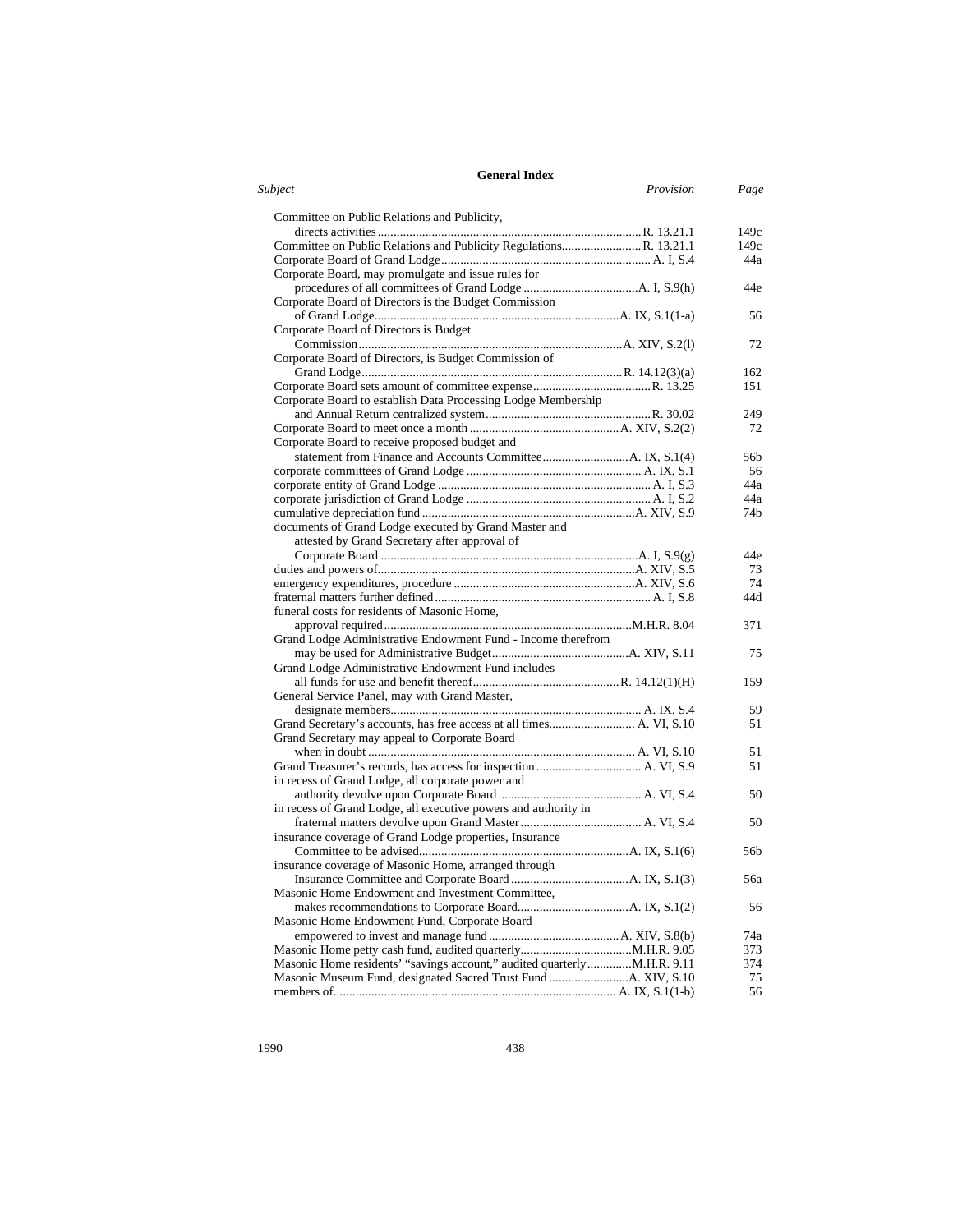| Subject<br>Provision                                                      | Page |
|---------------------------------------------------------------------------|------|
| minutes of all meetings of Corporate Board to be                          |      |
|                                                                           | 74   |
| no indebtedness can be incurred except after notice to                    |      |
|                                                                           | 55   |
|                                                                           | 57   |
|                                                                           | 44d  |
|                                                                           | 72a  |
|                                                                           | 103  |
|                                                                           | 103  |
| proposed budget and simplified statement sent to Lodges                   |      |
|                                                                           | 161  |
| proposed budget and narrative statement sent to Lodges                    |      |
|                                                                           | 72a  |
| proposed budget submitted to Grand Lodge in                               |      |
|                                                                           | 73   |
| Public Relations and Publicity Committee, directs activities R. 13.21.1   | 149c |
|                                                                           | 72a  |
| Seal of the Grand Lodge shall be the corporate seal thereof A. 1, S. 9(e) | 44e  |
| <b>CORPORATIONS</b>                                                       |      |
|                                                                           | 225  |
|                                                                           | 43   |
|                                                                           | 43   |
|                                                                           | 44a  |
|                                                                           | 44a  |
|                                                                           | 349  |
|                                                                           | 102a |
|                                                                           | 102a |
|                                                                           | 44a  |
| title of Lodge property must be taken in Lodge(s) corporate name R. 28.01 | 243  |
|                                                                           |      |
| <b>COURTESY WORK</b>                                                      |      |
|                                                                           | 297  |
|                                                                           | 263  |
| fifty year membership awards, when Grand Honors                           |      |
|                                                                           | 234c |
|                                                                           | 297  |
| may be requested to furnish material for Degree work                      |      |
|                                                                           | 297  |
|                                                                           | 297  |
|                                                                           | 297  |
| requests for courtesy work with other Grand                               |      |
|                                                                           | 171  |
| $-D -$                                                                    |      |
| <b>DANCING</b>                                                            |      |
|                                                                           | 244  |
|                                                                           |      |
| <b>DEACONS</b>                                                            |      |
| See PARTICULAR LODGES-OFFICERS                                            |      |
| See SUBORDINATE OFFICERS OF LODGES                                        |      |
|                                                                           |      |
| <b>DEFUNCT LODGES</b>                                                     |      |
| certificate for member of defunct Lodge in recognized                     |      |
|                                                                           | 304  |

439 2021

 $\overline{\phantom{a}}$  $\overline{\phantom{a}}$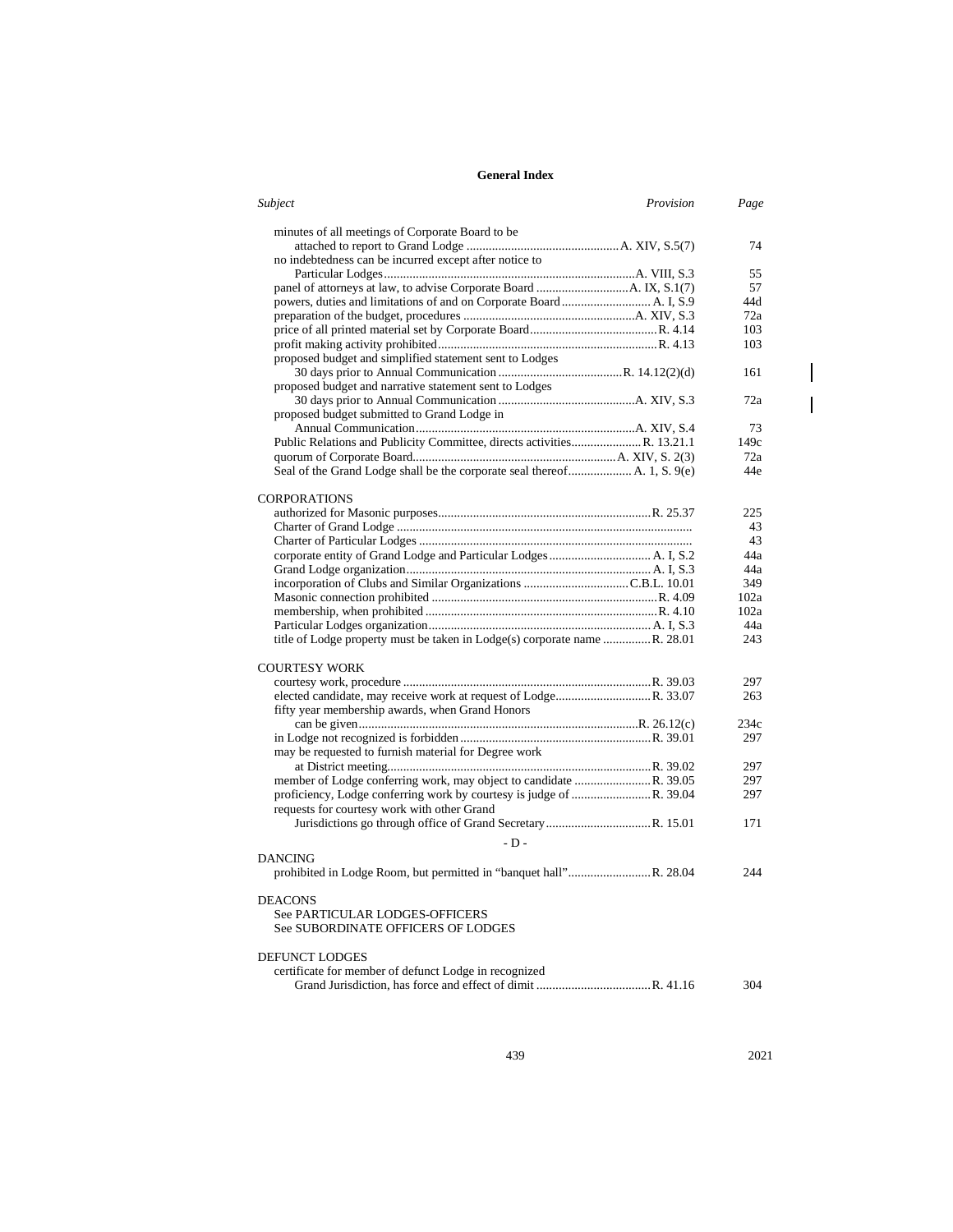| <b>Subject</b>                                           | Provision | Page |
|----------------------------------------------------------|-----------|------|
| certificate of Grand Secretary to candidates for Degrees |           |      |
|                                                          |           | 314  |
| certificate of Grand Secretary to member of defunct      |           |      |
|                                                          |           | 302  |
|                                                          |           | 178  |
|                                                          |           | 177  |
|                                                          |           | 305  |
|                                                          |           | 315  |
|                                                          |           | 277  |
| five years lapse, re-establishment must be by petition   |           |      |
|                                                          |           | 315  |
|                                                          |           | 49   |
|                                                          |           | 115  |
|                                                          |           | 126  |
|                                                          |           | 302  |
|                                                          |           | 302  |
| member may prove membership and secure certificate       |           |      |
|                                                          |           | 315  |
| member may secure certificate of membership from         |           |      |
|                                                          |           | 315  |
|                                                          |           | 315  |
| member suspended for N.P.D., procedure for               |           |      |
|                                                          |           | 241  |
|                                                          |           | 314  |
|                                                          |           | 316  |
|                                                          |           | 314  |
|                                                          |           | 49   |
| property of defunct Lodge sold, proceeds paid to Lodge   |           |      |
|                                                          |           | 314  |
|                                                          |           | 49   |
|                                                          |           | 314  |
| reestablishment after five years must be by petition     |           |      |
|                                                          |           | 315  |
| reinstatement of suspended or expelled member,           |           |      |
|                                                          |           | 332p |
| restored Charter, Grand Master will provide for          |           |      |
|                                                          |           | 177  |
| restoration of Charter, only restores petitioners'       |           |      |
|                                                          |           | 178  |
| work of, maybe finished by Lodge having jurisdiction,    |           |      |
|                                                          |           | 314  |
|                                                          |           |      |

## DEGREES

See RITUAL AND CEREMONIES

# DEGREES, FEES FOR

See FEES FOR THE DEGREES

#### DEGREES, PETITIONS FOR

See PETITIONS FOR DEGREES

### DELAY

|                                                          | 248 |
|----------------------------------------------------------|-----|
| annual returns must be made, assessment paid, to entitle |     |
|                                                          | 55  |
|                                                          | 273 |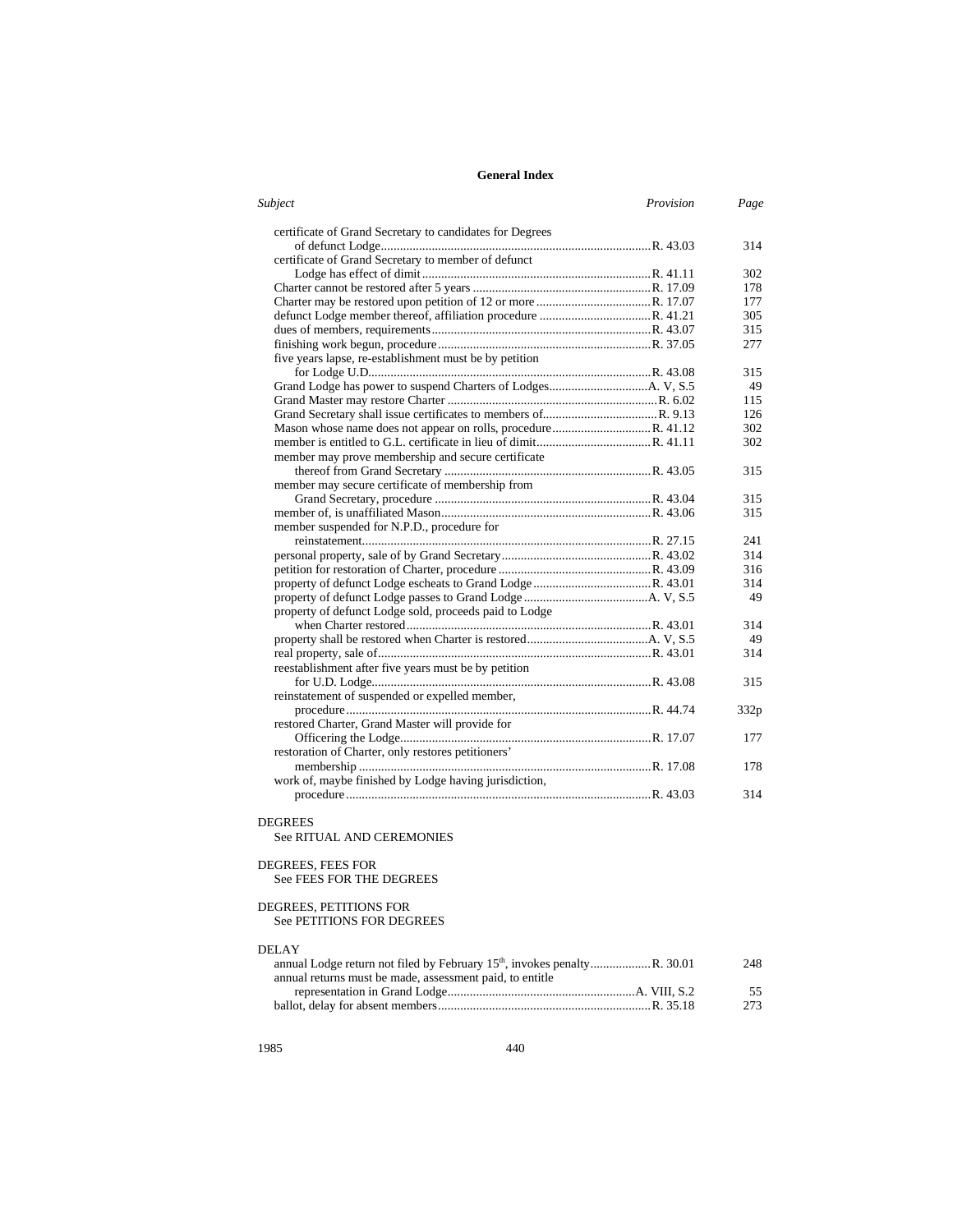| Subject<br>Provision                                                                                               | Page             |
|--------------------------------------------------------------------------------------------------------------------|------------------|
| delay of Lodge annual return not filed 5 days before                                                               | 270              |
| Annual Communication, Lodge representatives disqualifiedR. 30.03<br>delay of new trial when ordered by Grand Lodge | 249              |
|                                                                                                                    | 332 <sub>o</sub> |
| new petition not required because of delay in progress                                                             | 276              |
|                                                                                                                    |                  |
|                                                                                                                    | 262              |
| DEPUTY GRAND MASTER AND GRAND WARDENS                                                                              |                  |
| annual communications, presides in order of rank in                                                                |                  |
|                                                                                                                    | 47               |
|                                                                                                                    | 111              |
|                                                                                                                    | 187              |
|                                                                                                                    | 47               |
|                                                                                                                    | 109              |
| cornerstone ceremonies, D.G.M. to preside in absence                                                               |                  |
|                                                                                                                    | 288              |
| Corporate Board, D.G.M., S.G.W. and J.G.W. members of  A. XIV, S.2(1)                                              | 72               |
|                                                                                                                    | 44a              |
| Corporate Board, Deputy Grand Master is                                                                            |                  |
|                                                                                                                    | 44a              |
|                                                                                                                    | 44e              |
| Deputy Grand Master invited to present outline of                                                                  |                  |
|                                                                                                                    | 120a             |
| Deputy Grand Master may file list of fifty names of                                                                |                  |
| Brothers to attend Grand Communication with                                                                        |                  |
|                                                                                                                    | 120              |
|                                                                                                                    | 47               |
|                                                                                                                    | 108              |
|                                                                                                                    | 62               |
|                                                                                                                    | 51               |
| Deputy Grand Master shall assist Grand Master                                                                      |                  |
|                                                                                                                    | 50               |
| Deputy Grand Master succeeds Grand Master in case                                                                  |                  |
|                                                                                                                    | 51               |
| duties of office, unable or incapable of performing,                                                               |                  |
|                                                                                                                    | 111              |
|                                                                                                                    | 46               |
|                                                                                                                    | 105              |
|                                                                                                                    | 46               |
|                                                                                                                    | 45               |
|                                                                                                                    | 109              |
|                                                                                                                    | 165              |
|                                                                                                                    | 47               |
| Junior Grand Warden does not succeed to vacancy in West A. IV, S.4                                                 | 48               |
|                                                                                                                    | 109              |
|                                                                                                                    | $288\mathrm{a}$  |
|                                                                                                                    | 47               |
| Past Deputy Grand Master may install Grand Master-electR. 5.03                                                     | 108              |
|                                                                                                                    | 80               |
|                                                                                                                    | 109              |
| Senior Grand Warden has right to nominate the                                                                      |                  |
|                                                                                                                    | 45               |
| Senior Grand Warden is Chairman of Finance and                                                                     |                  |
|                                                                                                                    | 56b              |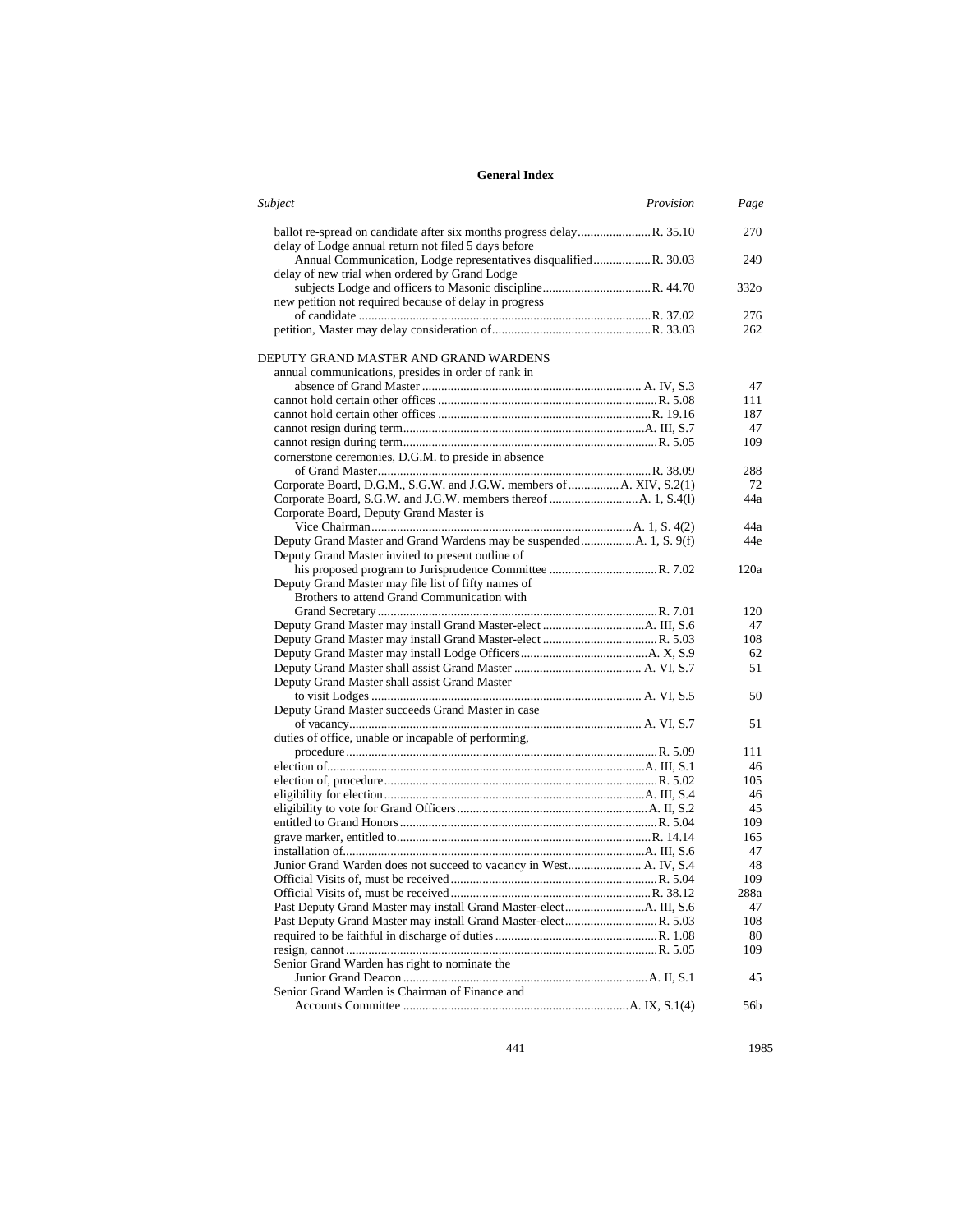| Subject                                               | Provision | Page |
|-------------------------------------------------------|-----------|------|
| succession of Wardens to Office of Grand Master       |           | 111h |
|                                                       |           |      |
|                                                       |           | 47   |
|                                                       |           | 45   |
| vacancy in office by death or incapability, procedure |           |      |
|                                                       |           | 54   |
|                                                       |           |      |

#### DEVISES

 $\overline{\phantom{a}}$ 

 $\overline{\phantom{a}}$ 

See BEQUESTS AND DEVISES

DIGEST

### See MASONIC DIGEST, COMMITTEE ON

## DIMITS, TRANSFER CERTIFICATES, AND AFFILIATION

|                                                       | 270 |
|-------------------------------------------------------|-----|
|                                                       | 307 |
|                                                       | 301 |
|                                                       | 306 |
|                                                       | 307 |
|                                                       | 321 |
|                                                       | 307 |
|                                                       | 305 |
|                                                       | 63  |
|                                                       | 305 |
|                                                       | 301 |
|                                                       | 301 |
|                                                       | 264 |
|                                                       | 63  |
|                                                       | 301 |
|                                                       | 270 |
|                                                       | 64  |
|                                                       | 272 |
| balloting, Brother on whom taken shall retire         |     |
|                                                       | 270 |
|                                                       | 273 |
| Brother desiring to continue membership after dimit   |     |
|                                                       | 304 |
|                                                       | 270 |
| certificate of Grand Secretary to member of defunct   |     |
|                                                       | 315 |
|                                                       | 304 |
|                                                       | 305 |
|                                                       | 65  |
|                                                       | 301 |
| Charter Members of new Lodge, membership              |     |
|                                                       | 313 |
| defunct Lodge member, certificate of Grand Secretary  |     |
|                                                       | 302 |
|                                                       | 302 |
| defunct Lodge, members with Grand Lodge certificates, |     |
|                                                       | 315 |
|                                                       |     |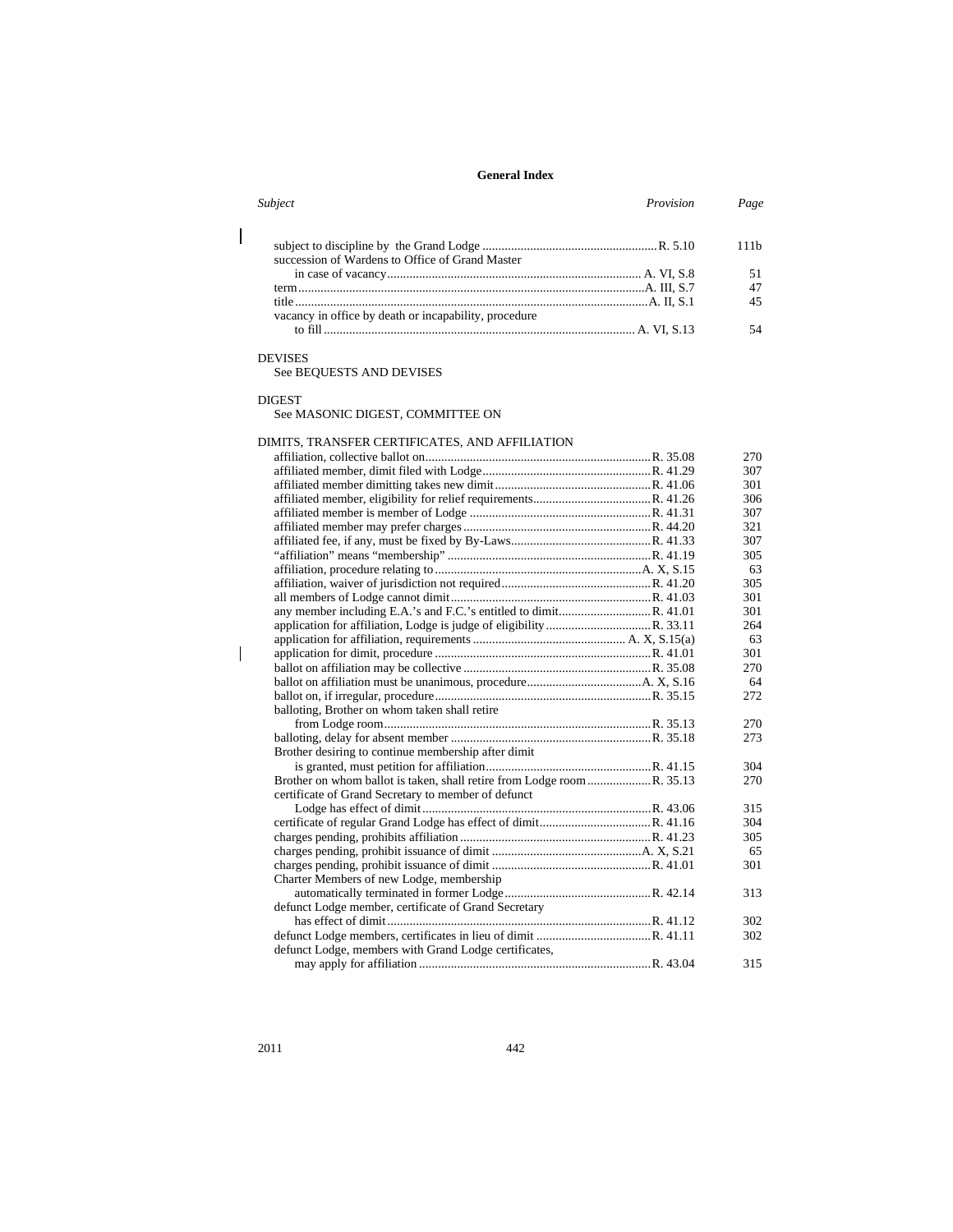| Subject                                                      | Provision | Page       |
|--------------------------------------------------------------|-----------|------------|
|                                                              |           | 305        |
|                                                              |           | 302        |
|                                                              |           | 301        |
| dimit signed by Worshipful Master who also dimits            |           |            |
|                                                              |           | 301        |
| dimitting member desiring re-affiliation must submit         |           |            |
|                                                              |           | 304        |
|                                                              |           | 304        |
|                                                              |           | 304        |
|                                                              |           | 229        |
| dues and assessments cannot be charged during time           |           |            |
|                                                              |           | 307        |
|                                                              |           | 65         |
|                                                              |           | 301        |
|                                                              |           | 229        |
|                                                              |           | 240        |
|                                                              |           | 302        |
| fee for affiliation, cannot be based on time applicant       |           |            |
|                                                              |           | 308        |
|                                                              |           | 307        |
|                                                              |           | 294        |
| Grand Lodge certificate qualifies for application            |           |            |
|                                                              |           | 315        |
|                                                              |           | 302        |
|                                                              |           | 306        |
|                                                              |           | 187        |
|                                                              |           | 302        |
| member applying for dimit prior to December 27 <sup>th</sup> |           |            |
|                                                              |           | 239        |
| member applying for dimit prior to December 27 <sup>th</sup> |           |            |
|                                                              |           | 304        |
|                                                              |           | 301        |
|                                                              |           | 258        |
| member with dimit, can affiliate without waiver              |           |            |
|                                                              |           | 305        |
|                                                              |           | 305        |
|                                                              |           | 306        |
|                                                              |           | 301        |
|                                                              |           | 269        |
|                                                              |           | 269        |
| petition for affiliation from member of unrecognized         |           |            |
|                                                              |           | 305        |
|                                                              |           | 307<br>306 |
|                                                              |           |            |
| petition for affiliation, dimit not to be marked or          |           | 307        |
|                                                              |           | 307        |
| petition for affiliation rejected may be renewed at          |           |            |
|                                                              |           | 307        |
| petition for affiliation, Secretary must accept              |           |            |
|                                                              |           |            |
|                                                              |           | 197<br>306 |
|                                                              |           | 308        |
|                                                              |           | 269        |
|                                                              |           | 274        |
|                                                              |           |            |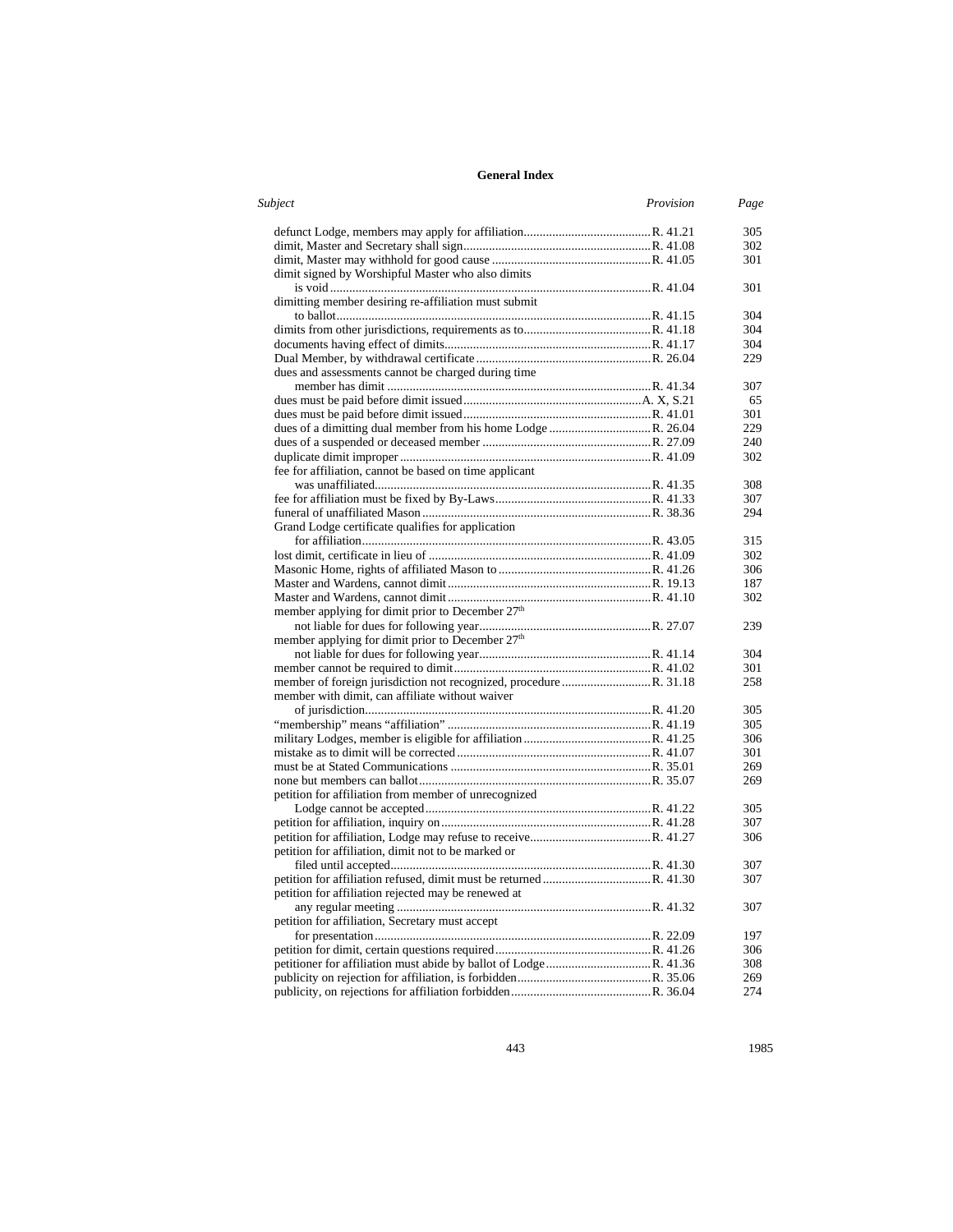| Subject<br>Provision                                    | Page      |
|---------------------------------------------------------|-----------|
| rejected petition for affiliation may be presented at   |           |
|                                                         | 63        |
| rejected petition may be presented at any subsequent    |           |
|                                                         | 307       |
| rejected petitioner for affiliation may apply to Lodge  |           |
|                                                         | 305       |
|                                                         | 65        |
| resignation from Freemasonry of a member, Grand         |           |
|                                                         | 237       |
|                                                         | 301       |
|                                                         | 302       |
|                                                         | 302       |
| unaffiliated Mason forfeits Masonic privileges after    |           |
|                                                         | 308       |
| unaffiliated Mason Lodge has penal jurisdiction over    |           |
|                                                         | 320       |
| unaffiliated Masons, subject to Masonic penal charges   |           |
|                                                         | 322       |
|                                                         | 311       |
| U.D. Lodge in foreign jurisdiction, to join, must       |           |
|                                                         | 229       |
|                                                         | 305       |
|                                                         |           |
| DISPENSATIONS                                           |           |
| all cases of emergency, when good of Freemasonry        |           |
|                                                         | 50<br>118 |
|                                                         | 118       |
|                                                         |           |
| cannot be issued to permit installation of Officers     |           |
|                                                         | 184       |
| cannot issue for installation of Lodge Officers before  |           |
|                                                         | 119       |
|                                                         | 288       |
| Dispensation for new Lodge granted by Grand Master      |           |
|                                                         | 54        |
| Dispensation for new Lodge, requires consent of nearest |           |
|                                                         | 54        |
|                                                         | 129       |
|                                                         | 118       |
|                                                         | 188       |
|                                                         | 170       |
| fee of \$5.00 paid to Grand Secretary for issuance of   |           |
|                                                         | 55        |
|                                                         | 50        |
| for U.D. Lodge, requires 20 or more signatures of       |           |
|                                                         | 309       |
|                                                         | 118       |
|                                                         | 119       |
|                                                         | 119       |
|                                                         | 119       |
|                                                         | 118       |
|                                                         | 116       |
| prerogatives of Grand Master, restricted by             |           |
|                                                         | 117       |
| public installation of Lodge Officers does not require  |           |
|                                                         | 119       |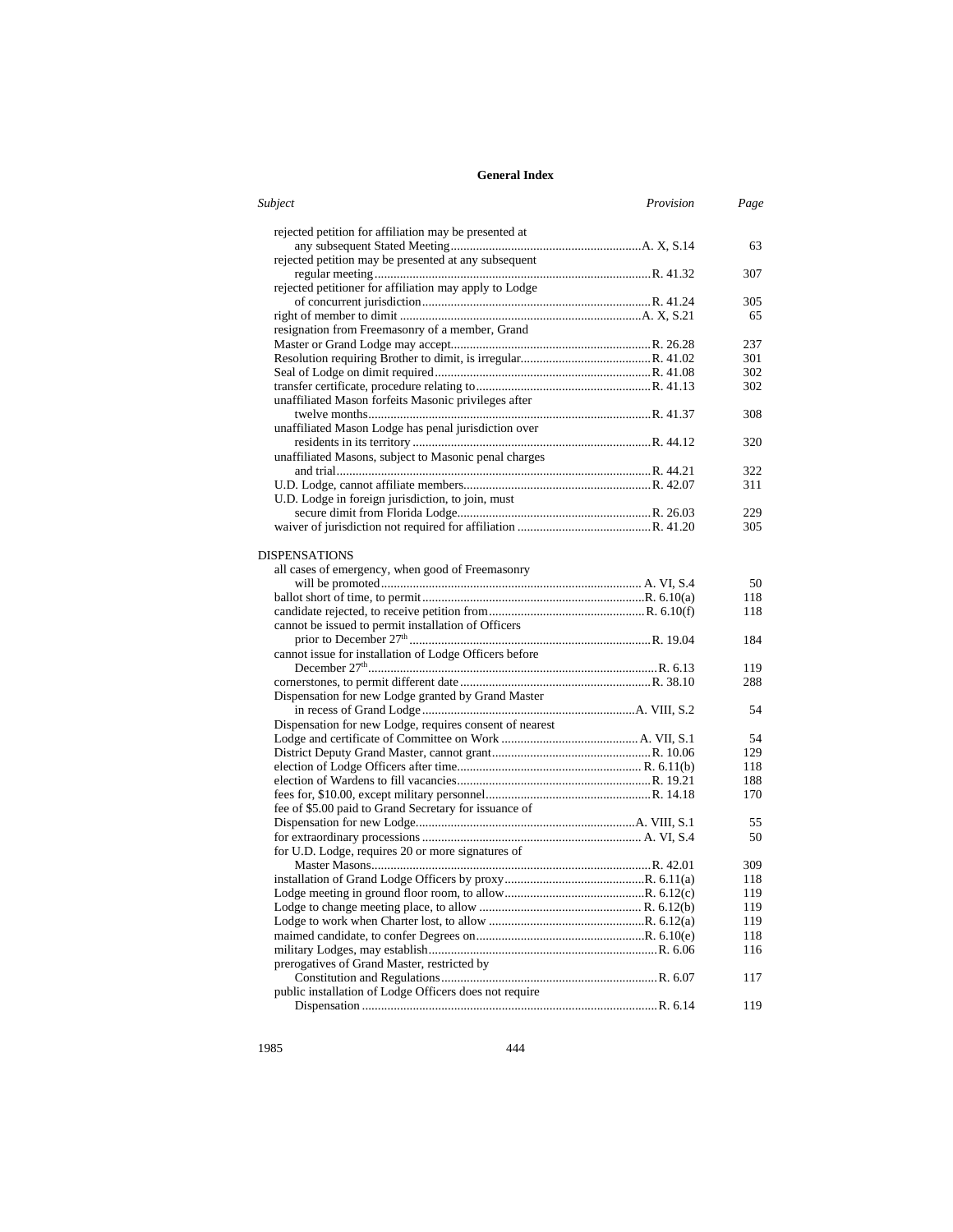| Subject<br>Provision                                        | Page |
|-------------------------------------------------------------|------|
|                                                             | 185  |
| public processions on all extraordinary occasions, requires |      |
|                                                             | 66   |
|                                                             | 293  |
| rejected candidate, may receive petition short of time      |      |
|                                                             | 274  |
|                                                             | 118  |
|                                                             | 118  |
|                                                             | 118  |
|                                                             | 118  |
|                                                             | 117  |
|                                                             | 118  |
| U.D. Lodge not receiving Charter, desiring to continue,     |      |
|                                                             | 311  |
|                                                             | 188  |
|                                                             | 118  |
|                                                             |      |
| DISTINGUISHED GUESTS - COMMITTEE ON.                        |      |
| SUB-COMMITTEE OF ARRANGEMENTS COMMITTEE                     |      |
|                                                             |      |
|                                                             | 59   |
| Distinguished Guests, Committee on, Sub-Committee of        |      |
|                                                             | 58   |
|                                                             | 148  |

Sub-Committee of Arrangements, Committee on..........................................R. 13.17 148

### DISTRICT DEPUTY GRAND MASTERS

| applicants for admission to Masonic Home, duty of         |      |
|-----------------------------------------------------------|------|
|                                                           | 367  |
| applications for Emergency Relief, D.D.G.M. duties        |      |
|                                                           | 376  |
| applications to Masonic Home and for Non-Resident Relief, |      |
|                                                           | 366  |
|                                                           | 45   |
|                                                           | 119  |
|                                                           | 50   |
|                                                           | 111  |
|                                                           | 187  |
|                                                           | 322c |
|                                                           | 297  |
|                                                           | 297  |
|                                                           | 129  |
|                                                           | 53   |
|                                                           | 130  |
|                                                           | 109  |
|                                                           | 109  |
|                                                           | 101  |
|                                                           | 129  |
|                                                           | 62   |
|                                                           | 129  |
| may approve change of meeting place for a                 |      |
|                                                           | 129  |
| may preside over Lodge in absence of principal            |      |
|                                                           | 67   |
| may preside over Lodge in absence of three                |      |
|                                                           | 221  |

445 2012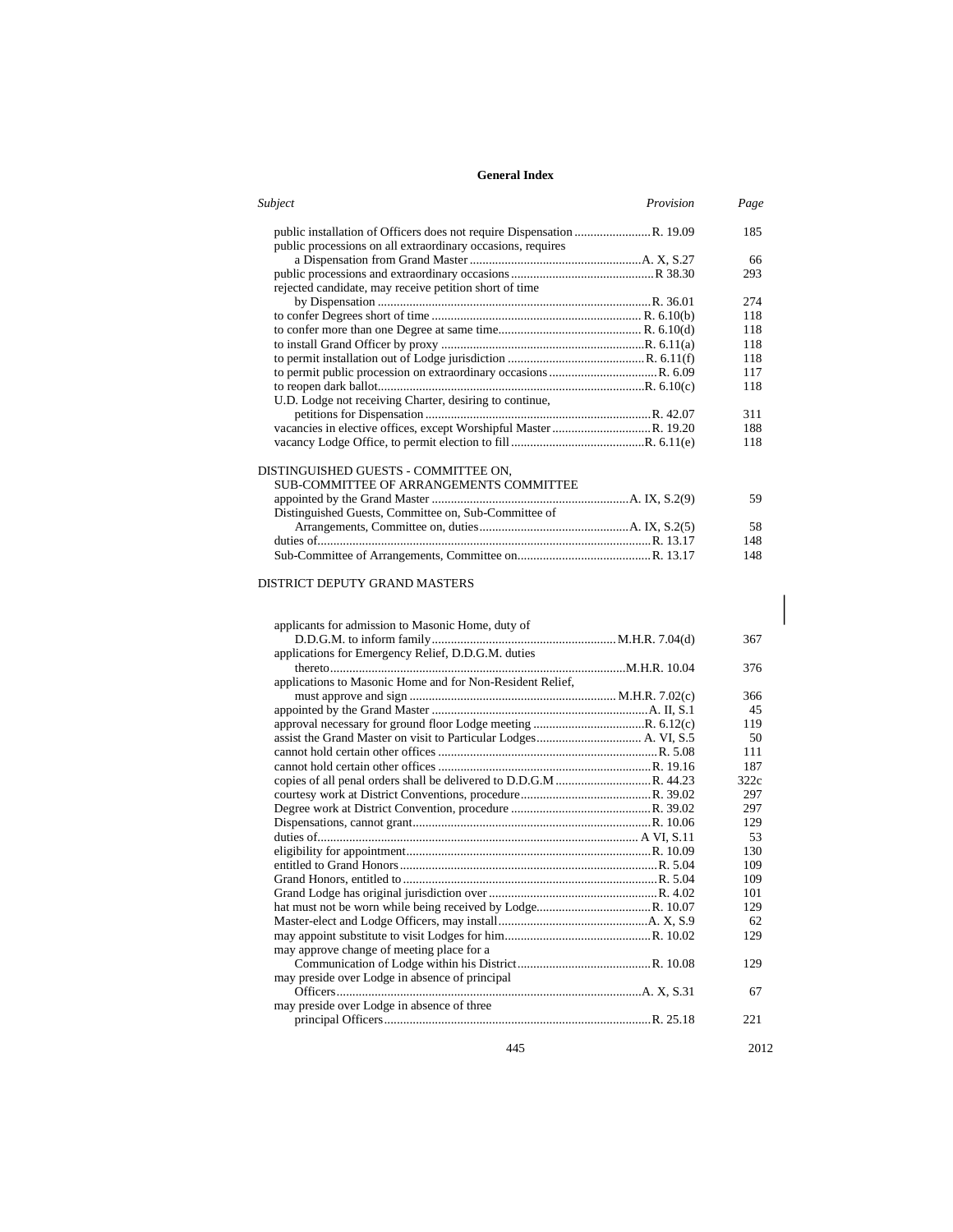| Subject                                                  | Provision | Page |
|----------------------------------------------------------|-----------|------|
| members on Non-Resident Relief to be investigated        |           |      |
|                                                          |           | 369  |
| Memorial Lodge members, not eligible to hold office      |           |      |
|                                                          |           | 337  |
|                                                          |           | 133  |
|                                                          |           | 109  |
|                                                          |           | 129  |
|                                                          |           | 329  |
| presiding Officer of Lodge in absence of three principal |           |      |
|                                                          |           | 67   |
| presiding Officer of Lodge in absence of three principal |           |      |
|                                                          |           | 221  |
| shall aid Grand Lodge Officers in obtaining reports      |           |      |
|                                                          |           | 129  |
| shall correct any Masonic errors in his District,        |           |      |
|                                                          |           | 53   |
|                                                          |           | 53   |
| shall make a full report to Grand Master before every    |           |      |
|                                                          |           | 53   |
|                                                          |           | 53   |
| shall report to Grand Master 30 days before Annual       |           |      |
|                                                          |           | 129  |
|                                                          |           | 53   |
|                                                          |           | 109  |
|                                                          |           | 45   |
|                                                          |           | 322c |
| trial commission D.D.G.M. to receive copies of           |           |      |
|                                                          |           | 332k |
|                                                          |           | 331  |
|                                                          |           | 3321 |
| <b>DISTRICT INSTRUCTORS</b>                              |           |      |
|                                                          |           | 130  |
|                                                          |           | 130  |
|                                                          |           | 130  |
|                                                          |           | 130  |
| DISTRICTS AND ZONES                                      |           |      |
|                                                          |           | 45   |
|                                                          |           | 130a |
|                                                          |           | 130a |
| DIVINE SERVICE                                           |           |      |
|                                                          |           | 293  |
|                                                          |           | 66   |
|                                                          |           | 222  |
|                                                          |           | 222  |
|                                                          |           | 293  |
| <b>DUAL MEMBERSHIP</b>                                   |           |      |
| See MEMBERS, THEIR RIGHTS, STATUS, AND DUTIES            |           |      |

### DUE FORM

 $\overline{\phantom{a}}$ 

See GRAND LODGE COMMUNICATIONS